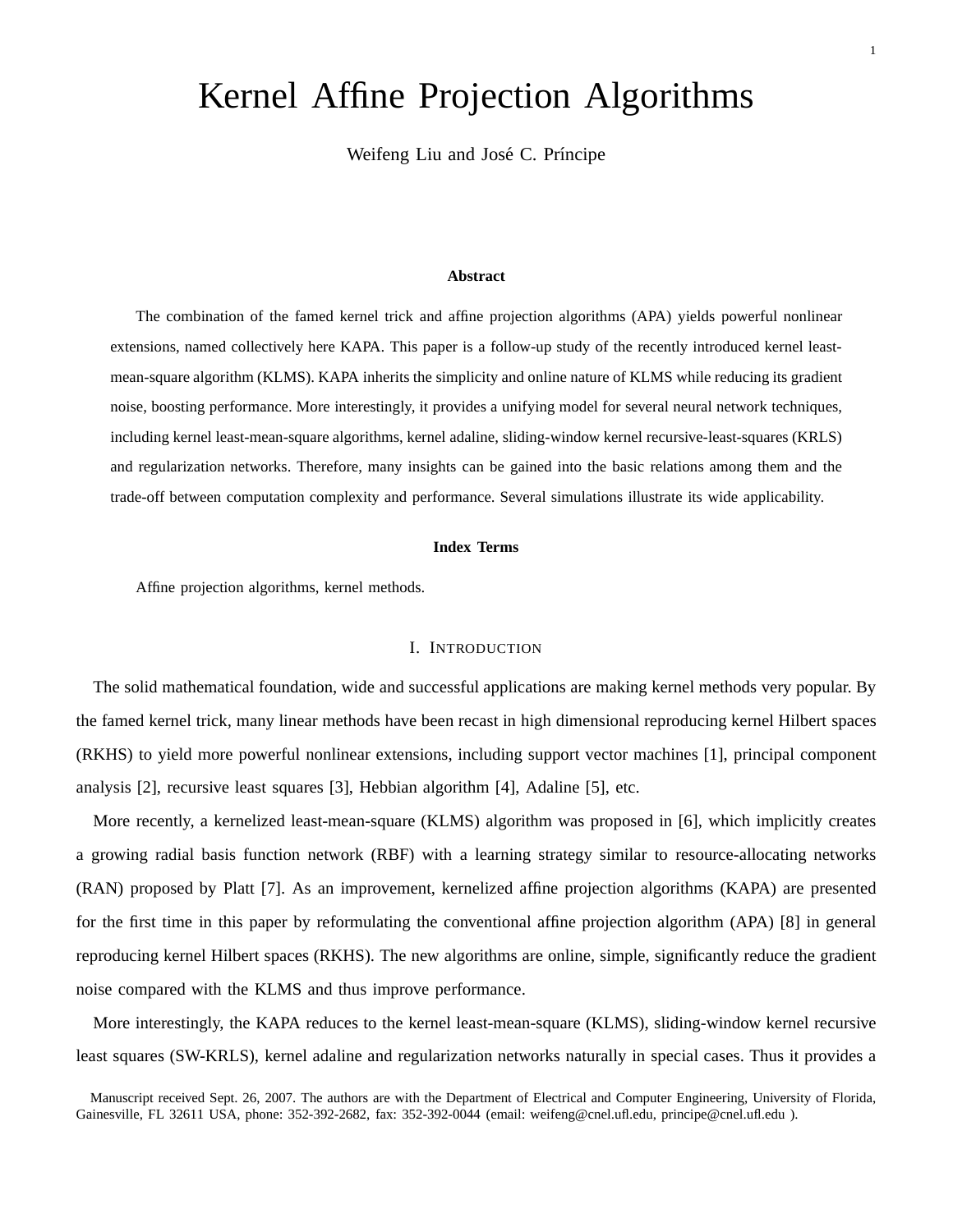unifying model for these existing methods and helps better understand the basic relations among them and the tradeoff between complexity and performance. Moreover, it also advances our understanding on the resource-allocating networks. Exploiting the underlying linear structure of RKHS, a brief discussion on its well-posedness will be conducted.

The organization of the paper is as follows. In section II, the affine projection algorithms are briefly reviewed. Next in section III, the kernel trick is applied to formulate the nonlinear affine projection algorithms. Other related algorithms are reviewed as special cases of the KAPA in section IV. We detail the implementation of the KAPA in section V. Three experiments are studied in section VI to support our theory. Finally section VII summarizes the conclusions and future lines of research.

The notation used throughout the paper is summarized in Table I.

| TABLE I   |  |
|-----------|--|
| NOTATIONS |  |

|                                   | description                 | examples                               |
|-----------------------------------|-----------------------------|----------------------------------------|
| <b>Scalars</b>                    | Small <i>italic</i> letters | d                                      |
| <b>Vectors</b>                    | Small bold letters          | $w, \omega, a$                         |
| Matrices                          | Capital <b>BOLD</b> letters | $U \Phi$                               |
| Time or iteration                 | indices in parentheses      | $\mathbf{u}(i), d(i)$                  |
| Components of vectors or matrices | subscript indices           | $\mathbf{a}_i(i)$ , $\mathbf{G}_{i,j}$ |

# II. A REVIEW OF THE AFFINE PROJECTION ALGORITHMS

Let d be a zero-mean scalar-valued random variable and let u be a zero-mean  $L \times 1$  random variable with a positive-definite covariance matrix  $\mathbf{R}_{\mathbf{u}} = E[\mathbf{u}\mathbf{u}^T]$ . The cross-covariance vector of d and **u** is denoted by  $\mathbf{r}_{d\mathbf{u}} =$  $E[du]$ . The weight vector w that solves

$$
\min_{\mathbf{w}} E|d - \mathbf{w}^T \mathbf{u}|^2
$$
 (1)

is given by  $\mathbf{w}^o = \mathbf{R}_{\mathbf{u}}^{-1} \mathbf{r}_{d\mathbf{u}}$  [8].

Several methods that approximate w iteratively also exist. For example, the common gradient method

$$
\mathbf{w}(0) = \text{initial guess}; \quad \mathbf{w}(i) = \mathbf{w}(i-1) + \eta[\mathbf{r}_{d\mathbf{u}} - \mathbf{R}_{\mathbf{u}}\mathbf{w}(i-1)] \tag{2}
$$

or the regularized Newton's recursion,

$$
\mathbf{w}(0) = \text{initial guess}; \quad \mathbf{w}(i) = \mathbf{w}(i-1) + \eta (\mathbf{R}_{\mathbf{u}} + \varepsilon \mathbf{I})^{-1} [\mathbf{r}_{d\mathbf{u}} - \mathbf{R}_{\mathbf{u}} \mathbf{w}(i-1)] \tag{3}
$$

where  $\varepsilon$  is a small positive regularization factor and  $\eta$  is the step size specified by designers.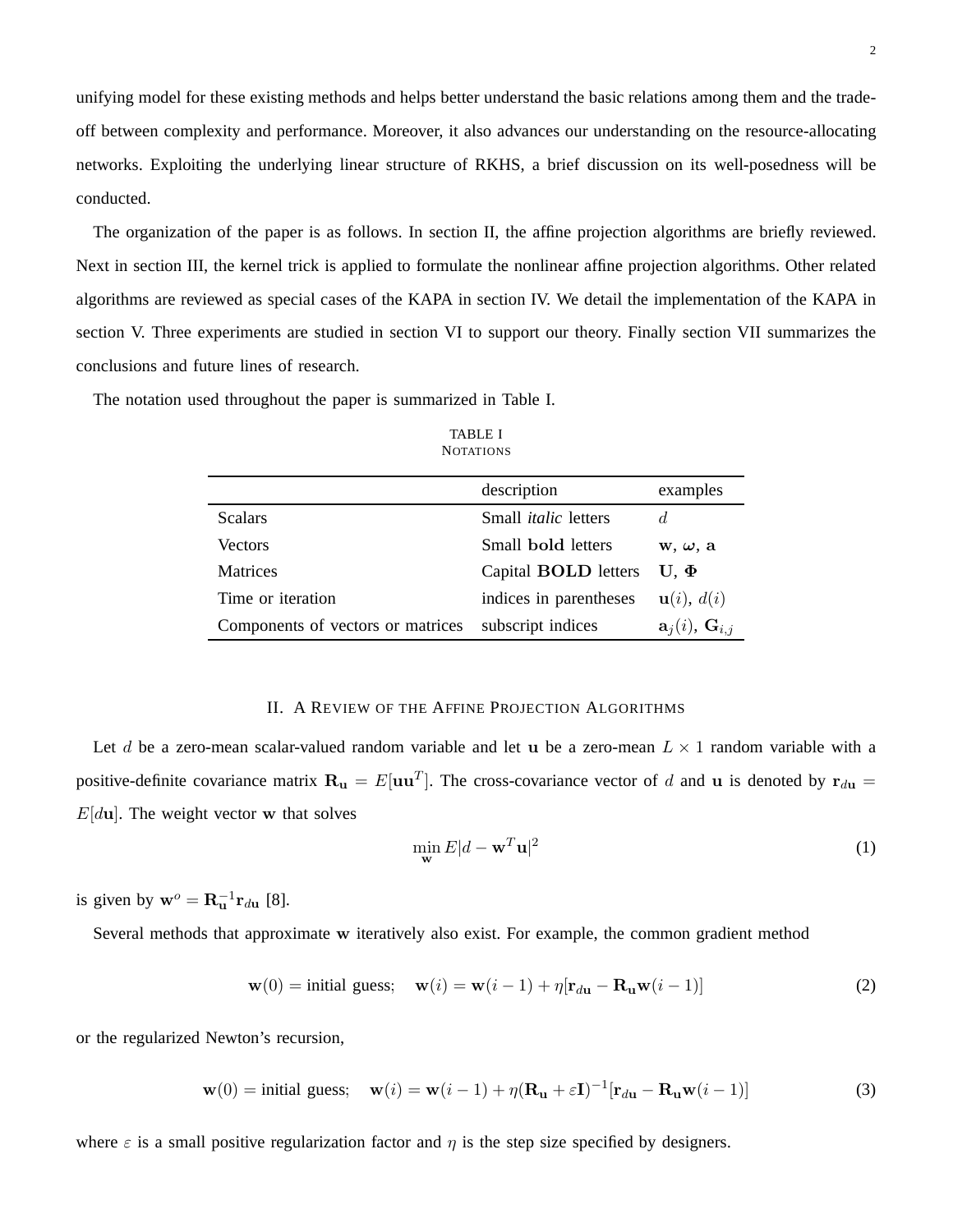Stochastic-gradient algorithms replace the covariance matrix and the cross-covariance vector by local approximations directly from data at each iteration. There are several ways for obtaining such approximations. The trade-off is computation complexity, convergence performance, and steady-state behavior [8].

Assume that we have access to observations of the random variables  $d$  and  $\bf{u}$  over time

$$
\{d(1), d(2), \dots\} \quad \text{and} \quad \{\mathbf{u}(1), \mathbf{u}(2), \dots\}
$$

The Least-mean-square (LMS) algorithm simply uses the instantaneous values for approximations  $\hat{\bf R}_{\bf u}={\bf u}(i){\bf u}(i)^T$ and  $\hat{\mathbf{r}}_{d\mathbf{u}} = d(i)\mathbf{u}(i)$ . The corresponding steepest-descent recursion (2) and Newton's recursion (3) become

$$
\mathbf{w}(i) = \mathbf{w}(i-1) + \eta \mathbf{u}(i)[d(i) - \mathbf{u}(i)^T \mathbf{w}(i-1)]
$$
\n(4)

$$
\mathbf{w}(i) = \mathbf{w}(i-1) + \eta \mathbf{u}(i) [\mathbf{u}(i)^T \mathbf{u}(i) + \varepsilon \mathbf{I}]^{-1} [d(i) - \mathbf{u}(i)^T \mathbf{w}(i-1)] \tag{5}
$$

The affine projection algorithm however employs better approximations. Specifically,  $\mathbf{R}_{\mathbf{u}}$  and  $\mathbf{r}_{d\mathbf{u}}$  are replaced by the instantaneous approximations from the  $K$  most recent regressors and observations. Denoting

$$
\mathbf{U}(i) = [\mathbf{u}(i - K + 1), ..., \mathbf{u}(i)]_{L \times K} \quad \text{and} \quad \mathbf{d}(i) = [d(i - K + 1), ..., d(i)]^T
$$

one has

$$
\hat{\mathbf{R}}_{\mathbf{u}} = \frac{1}{K} \mathbf{U}(i) \mathbf{U}(i)^{T}
$$
\n
$$
\hat{\mathbf{r}}_{d\mathbf{u}} = \frac{1}{K} \mathbf{U}(i) \mathbf{d}(i)
$$
\n(6)

Therefore (2) and (3) become

$$
\mathbf{w}(i) = \mathbf{w}(i-1) + \eta \mathbf{U}(i)[\mathbf{d}(i) - \mathbf{U}(i)^T \mathbf{w}(i-1)]
$$
\n(7)

$$
\mathbf{w}(i) = \mathbf{w}(i-1) + \eta [\mathbf{U}(i)\mathbf{U}(i)^{T} + \varepsilon \mathbf{I}]^{-1} \mathbf{U}(i)[\mathbf{d}(i) - \mathbf{U}(i)^{T}\mathbf{w}(i-1)]
$$
(8)

and (8), by the matrix inversion lemma, is equivalent to [8]

$$
\mathbf{w}(i) = \mathbf{w}(i-1) + \eta \mathbf{U}(i) [\mathbf{U}(i)^T \mathbf{U}(i) + \varepsilon \mathbf{I}]^{-1} [\mathbf{d}(i) - \mathbf{U}(i)^T \mathbf{w}(i-1)] \tag{9}
$$

It is noted that this equivalence lets us deal with the matrix  $[\mathbf{U}(i)^T \mathbf{U}(i) + \varepsilon \mathbf{I}]$  instead of  $[\mathbf{U}(i)\mathbf{U}(i)^T + \varepsilon \mathbf{I}]$  and it plays a very important role in the derivation of kernel extensions. We call recursion (7) APA-1 and recursion (9) APA-2.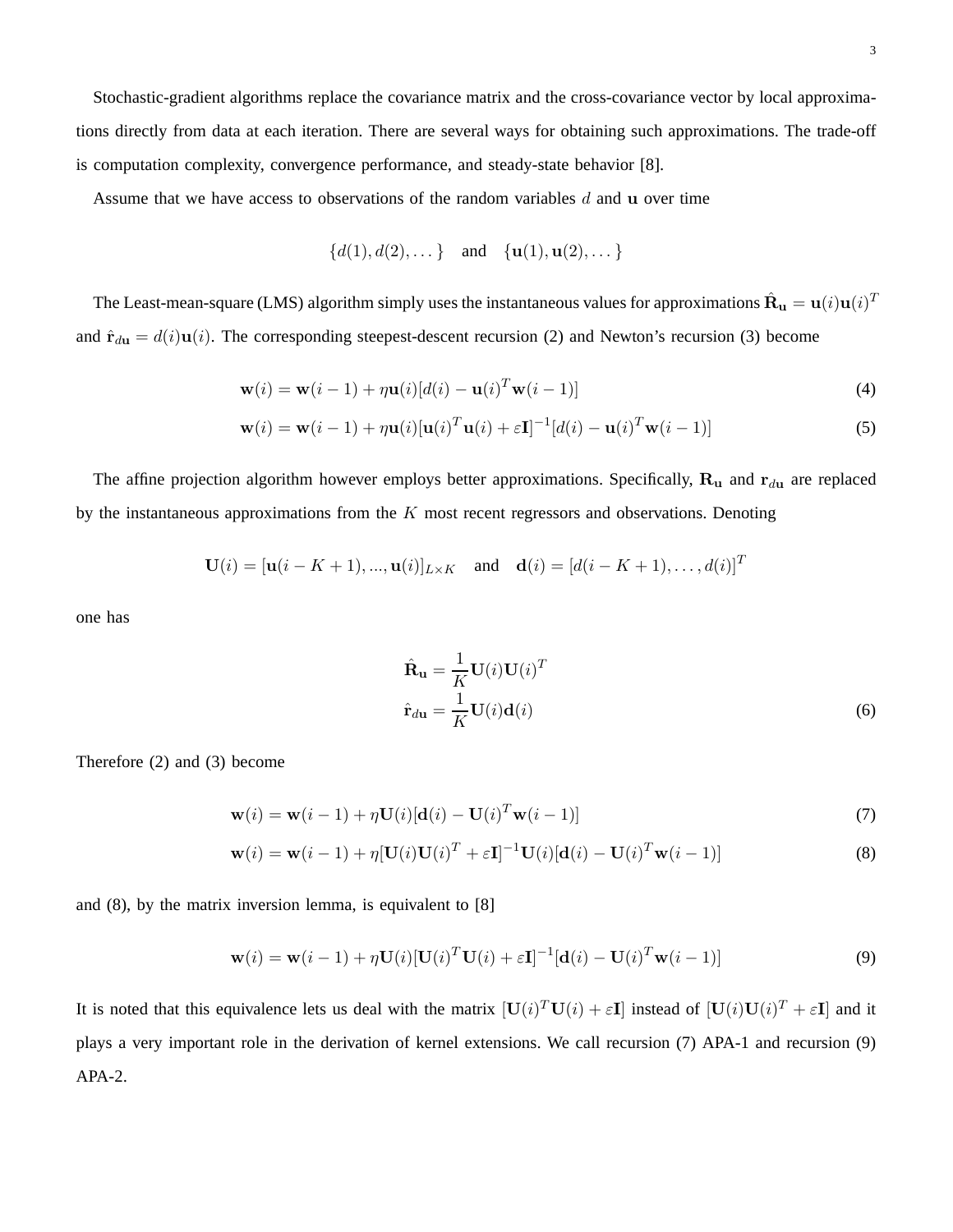In some circumstances, a regularized solution is needed instead of (1). The regularized LS problem is

$$
\min_{\mathbf{w}} E|d - \mathbf{w}^T \mathbf{u}|^2 + \lambda ||\mathbf{w}||^2
$$
\n(10)

where  $\lambda$  is the regularization parameter (not the regularization factor  $\varepsilon$  in Newton's recursion). The gradient method is

$$
\mathbf{w}(i) = \mathbf{w}(i-1) + \eta[\mathbf{r}_{d\mathbf{u}} - (\lambda \mathbf{I} + \mathbf{R}_{\mathbf{u}})w(i-1)]
$$
  
=  $(1 - \eta \lambda)w(i-1) + \eta[\mathbf{r}_{d\mathbf{u}} - \mathbf{R}_{\mathbf{u}}w(i-1)]$  (11)

The Newton's recursion with  $\varepsilon = 0$  is

$$
\mathbf{w}(i) = \mathbf{w}(i-1) + \eta(\lambda \mathbf{I} + \mathbf{R}_{\mathbf{u}})^{-1} [\mathbf{r}_{d\mathbf{u}} - (\lambda \mathbf{I} + \mathbf{R}_{\mathbf{u}}) \mathbf{w}(i-1)]
$$
  
=  $(1 - \eta)\mathbf{w}(i - 1) + \eta(\lambda \mathbf{I} + \mathbf{R}_{\mathbf{u}})^{-1} \mathbf{r}_{d\mathbf{u}}$  (12)

If the approximations (6) are used, we have

$$
\mathbf{w}(i) = (1 - \eta \lambda)\mathbf{w}(i - 1) + \eta \mathbf{U}(i)[\mathbf{d}(i) - \mathbf{U}(i)^T \mathbf{w}(i - 1)]
$$
\n(13)

and

$$
\mathbf{w}(i) = (1 - \eta)\mathbf{w}(i - 1) + \eta[\lambda \mathbf{I} + \mathbf{U}(i)\mathbf{U}(i)^{T}]^{-1}\mathbf{U}(i)\mathbf{d}(i)
$$
\n(14)

which is, by the matrix inversion lemma, equivalent to

$$
\mathbf{w}(i) = (1 - \eta)\mathbf{w}(i - 1) + \eta \mathbf{U}(i)[\lambda \mathbf{I} + \mathbf{U}(i)^T \mathbf{U}(i)]^{-1} \mathbf{d}(i)
$$
\n(15)

For simplicity, recursions (13) and (15) are named here APA-3 and APA-4 respectively.

# III. THE KERNEL AFFINE PROJECTION ALGORITHMS

A kernel [9] is a continuous, symmetric, positive-definite function  $\kappa : \mathbb{U} \times \mathbb{U} \to \mathbb{R}$ . U is the input domain, a compact subset of  $\mathbb{R}^L$ . The commonly used kernels include the Gaussian kernel (16) and the polynomial kernel  $(17)$ :

$$
\kappa(\mathbf{u}, \mathbf{u}') = \exp(-a||\mathbf{u} - \mathbf{u}'||^2)
$$
 (16)

$$
\kappa(\mathbf{u}, \mathbf{u}') = (\mathbf{u}^T \mathbf{u}' + 1)^p \tag{17}
$$

The Mercer theorem [9], [10] states that any kernel  $\kappa(\mathbf{u}, \mathbf{u}')$  can be expanded as follows:

$$
\kappa(\mathbf{u}, \mathbf{u}') = \sum_{i=1}^{\infty} \varsigma_i \phi_i(\mathbf{u}) \phi_i(\mathbf{u}')
$$
 (18)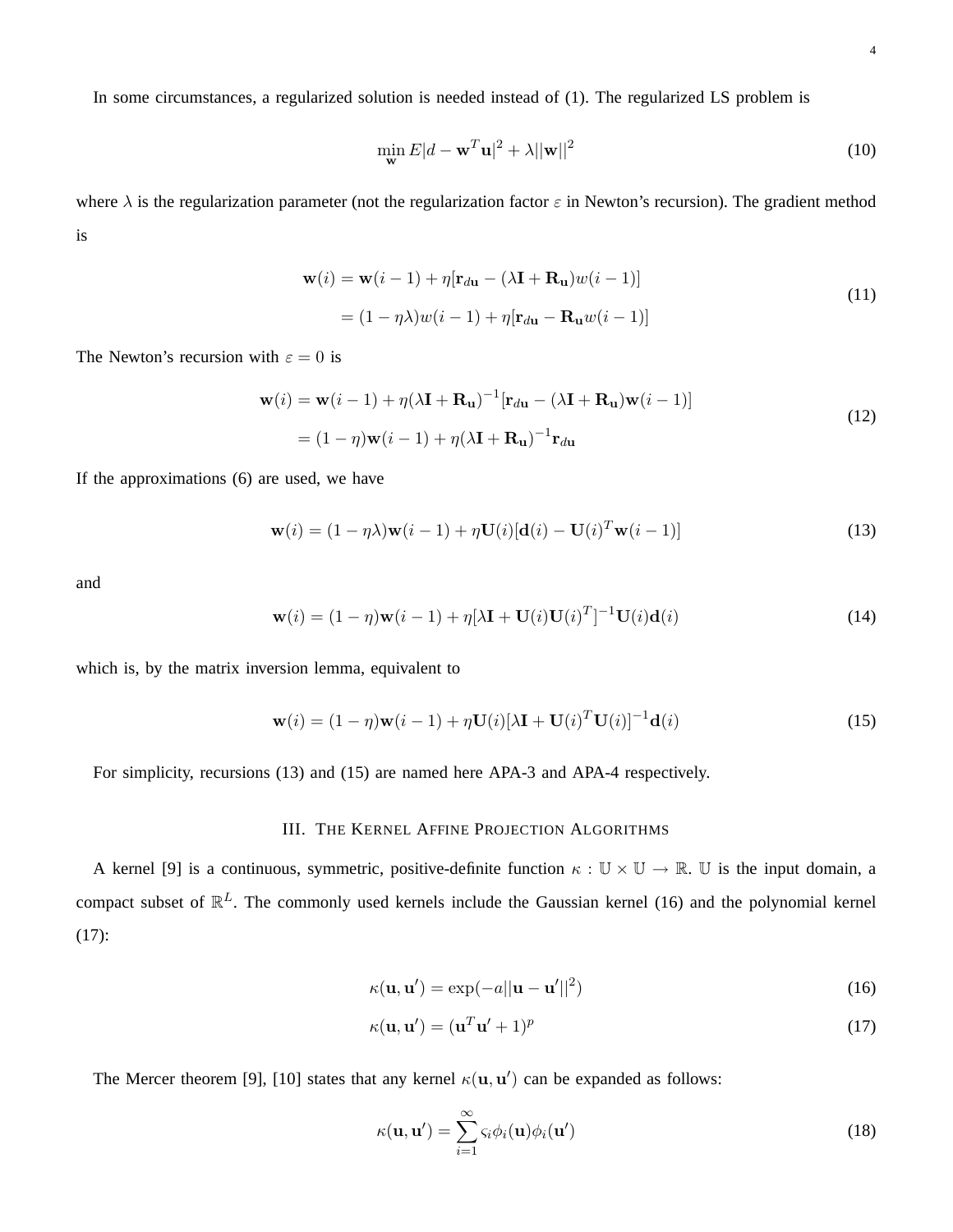where  $\varsigma_i$  and  $\phi_i$  are the eigenvalues and the eigenfunctions respectively. The eigenvalues are non-negative. Therefore, a mapping  $\varphi$  can be constructed as

$$
\varphi : \mathbb{U} \to \mathbb{F}
$$

$$
\varphi(\mathbf{u}) = [\sqrt{\varsigma_1} \phi_1(\mathbf{u}), \sqrt{\varsigma_2} \phi_2(\mathbf{u}), \ldots]
$$

such that

$$
\kappa(\mathbf{u}, \mathbf{u}') = \varphi(\mathbf{u})^T \varphi(\mathbf{u}') \tag{19}
$$

By construction, the dimensionality of  $\mathbb F$  is determined by the number of strictly positive eigenvalues, which can be infinite in the Gaussian kernel case.

We utilize this theorem to transform the data  $u(i)$  into the feature space F as  $\varphi(u(i))$  and interpret (19) as the usual dot product. Denoting  $\varphi(i) = \varphi(\mathbf{u}(i))$ , we formulate the affine projection algorithms on the example sequence  $\{d(1), d(2), \ldots\}$  and  $\{\varphi(1), \varphi(2), \ldots\}$  to estimate the weight vector  $\omega$  that solves

$$
\min_{\mathbf{\omega}} E|d - \mathbf{\omega}^T \varphi(\mathbf{u})|^2 \tag{20}
$$

By straightforward manipulation, (7) becomes

$$
\boldsymbol{\omega}(i) = \boldsymbol{\omega}(i-1) + \eta \boldsymbol{\Phi}(i) [\mathbf{d}(i) - \boldsymbol{\Phi}(i)^T \boldsymbol{\omega}(i-1)] \tag{21}
$$

and (9) becomes

$$
\boldsymbol{\omega}(i) = \boldsymbol{\omega}(i-1) + \eta \boldsymbol{\Phi}(i) [\boldsymbol{\Phi}(i)^T \boldsymbol{\Phi}(i) + \varepsilon \mathbf{I}]^{-1} [\mathbf{d}(i) - \boldsymbol{\Phi}(i)^T \boldsymbol{\omega}(i-1)] \tag{22}
$$

where  $\mathbf{\Phi}(i) = [\varphi(i-K+1), ..., \varphi(i)].$ 

Accordingly, (13) becomes

$$
\boldsymbol{\omega}(i) = (1 - \lambda \eta) \boldsymbol{\omega}(i - 1) + \eta \boldsymbol{\Phi}(i) [\mathbf{d}(i) - \boldsymbol{\Phi}(i)^T \boldsymbol{\omega}(i - 1)] \tag{23}
$$

and (15) becomes

$$
\boldsymbol{\omega}(i) = (1 - \eta)\boldsymbol{\omega}(i - 1) + \eta\boldsymbol{\Phi}(i)[\boldsymbol{\Phi}(i)^T\boldsymbol{\Phi}(i) + \lambda\mathbf{I}]^{-1}\mathbf{d}(i)
$$
\n(24)

For simplicity, we refer to the recursions (21), (22), (23), and (24) as KAPA-1, KAPA-2, KAPA-3, and KAPA-4 respectively.

### *A. Kernel Affine Projection Algorithm (KAPA-1)*

It may be difficult to have direct access to the weights and the transformed data in feature space, so (21) needs to be modified. If we set the initial guess  $\omega(0) = 0$ , the iteration of (21) will be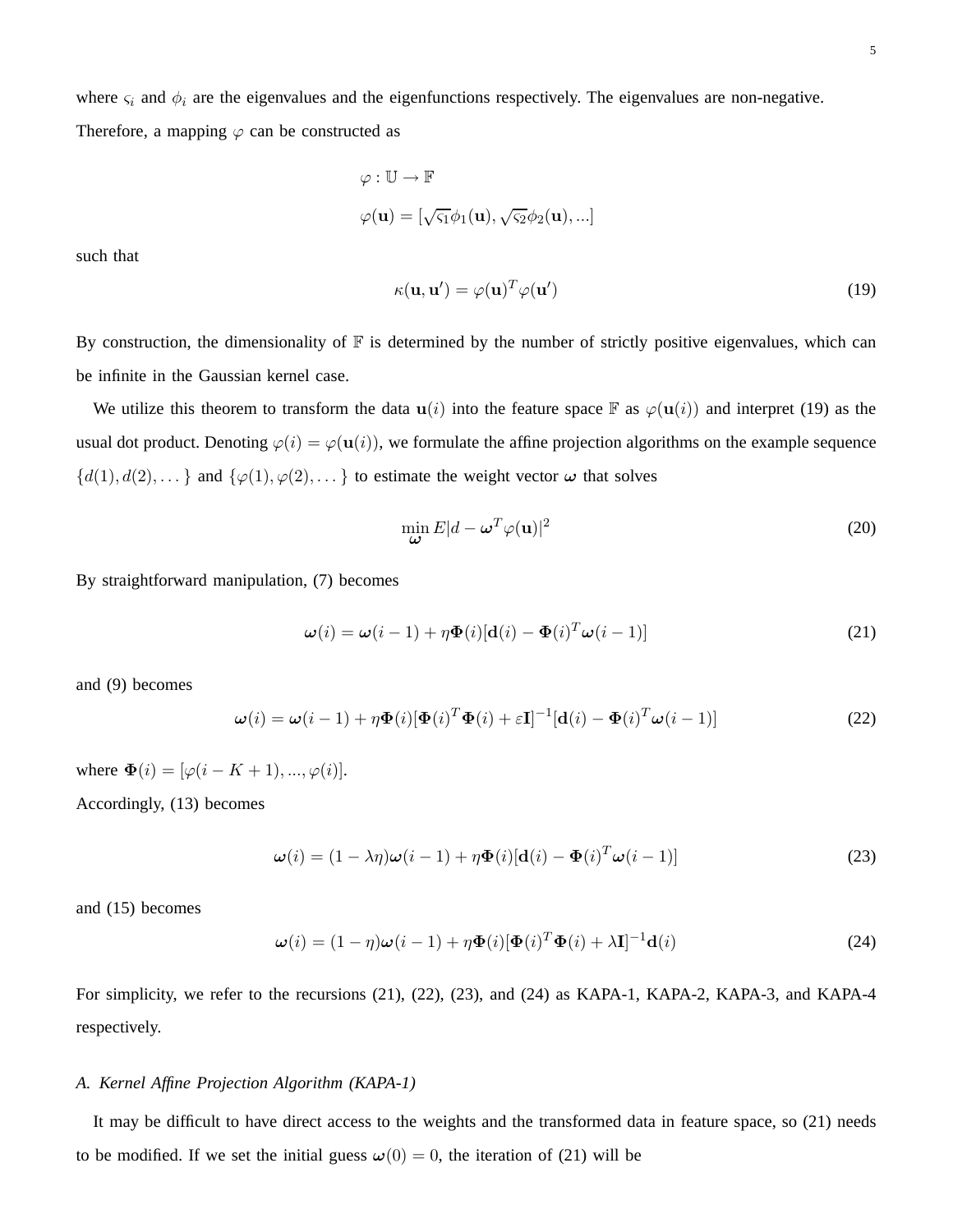$$
\omega(0) = 0,
$$
  
\n
$$
\omega(1) = \eta d(1)\varphi(1) = \mathbf{a}_1(1)\varphi(1),
$$
  
\n...\n
$$
\omega(i-1) = \sum_{j=1}^{i-1} \mathbf{a}_j(i-1)\varphi(j),
$$
  
\n
$$
\Phi(i)^T \omega(i-1) = \left[\sum_{j=1}^{i-1} \mathbf{a}_j(i-1)\kappa_{i-K+1,j}, \dots, \sum_{j=1}^{i-1} \mathbf{a}_j(i-1)\kappa_{i-1,j}, \sum_{j=1}^{i-1} \mathbf{a}_j(i-1)\kappa_{i,j}\right]^T,
$$
  
\n
$$
\mathbf{e}(i) = \mathbf{d}(i) - \Phi(i)^T \omega(i-1),
$$
  
\n
$$
\omega(i) = \omega(i-1) + \eta \Phi(i)\mathbf{e}(i) = \sum_{j=1}^{i-1} \mathbf{a}_j(i-1)\varphi(j) + \sum_{j=1}^K \eta \mathbf{e}_j(i)\varphi(i-j+K).
$$
\n(25)

where  $\kappa_{i,j} = \kappa(\mathbf{u}(i), \mathbf{u}(j))$  for simplicity.

Note that during the iteration, the weight vector in the feature space assumes the following expansion

$$
\omega(i) = \sum_{j=1}^{i} \mathbf{a}_j(i)\varphi(j) \quad \forall i > 0
$$
\n(26)

i.e. the weight at time  $i$  is a linear combination of the previous transformed input. This result may seem simply a restatement of the representer theorem in [11]. However, it should be emphasized that this result does not rely on any explicit minimal norm constraint as required for the representer theorem. As pointed out in [12], the gradient search involved has an inherent regularization mechanism which guarantees the solution is in the data subspace under appropriate initialization. In general, the initialization  $\omega(0)$  can introduce whatever apriori information is available, which can be any linear combination of any transformed data in order to utilize the kernel trick.

By (26), the updating on the weight vector reduces to the updating on the expansion coefficients

$$
\mathbf{a}_{k}(i) = \begin{cases} \eta(d(i) - \sum_{j=1}^{i-1} \mathbf{a}_{j}(i-1)\kappa_{i,j}), & k = i \\ \mathbf{a}_{k}(i-1) + \eta(d(k) - \sum_{j=1}^{i-1} \mathbf{a}_{j}(i-1)\kappa_{k,j}), & i - K + 1 \leq k \leq i - 1 \\ \mathbf{a}_{k}(i-1), & 1 \leq k < i - K + 1 \end{cases}
$$
(27)

Since  $e_{i+1-k}(i) = d(k) - \sum_{i=1}^{i-1}$  $\sum_{j=1}^{\infty} a_j (i-1) \kappa_{k,j}$  is the prediction error of data  $\{u(k), d(k)\}\$  by the network  $\omega(i-1)$ , the interpretation of (27) is straightforward: allocate a new unit with coefficient  $n\mathbf{e}_1(i)$  and update the coefficients for the other K – 1 most recent units by  $\eta \mathbf{e}_{i+1-k}(i)$  for  $i - K + 1 \le k \le i - 1$ .

The pseudocode for KAPA-1 is listed in Algorithm 1.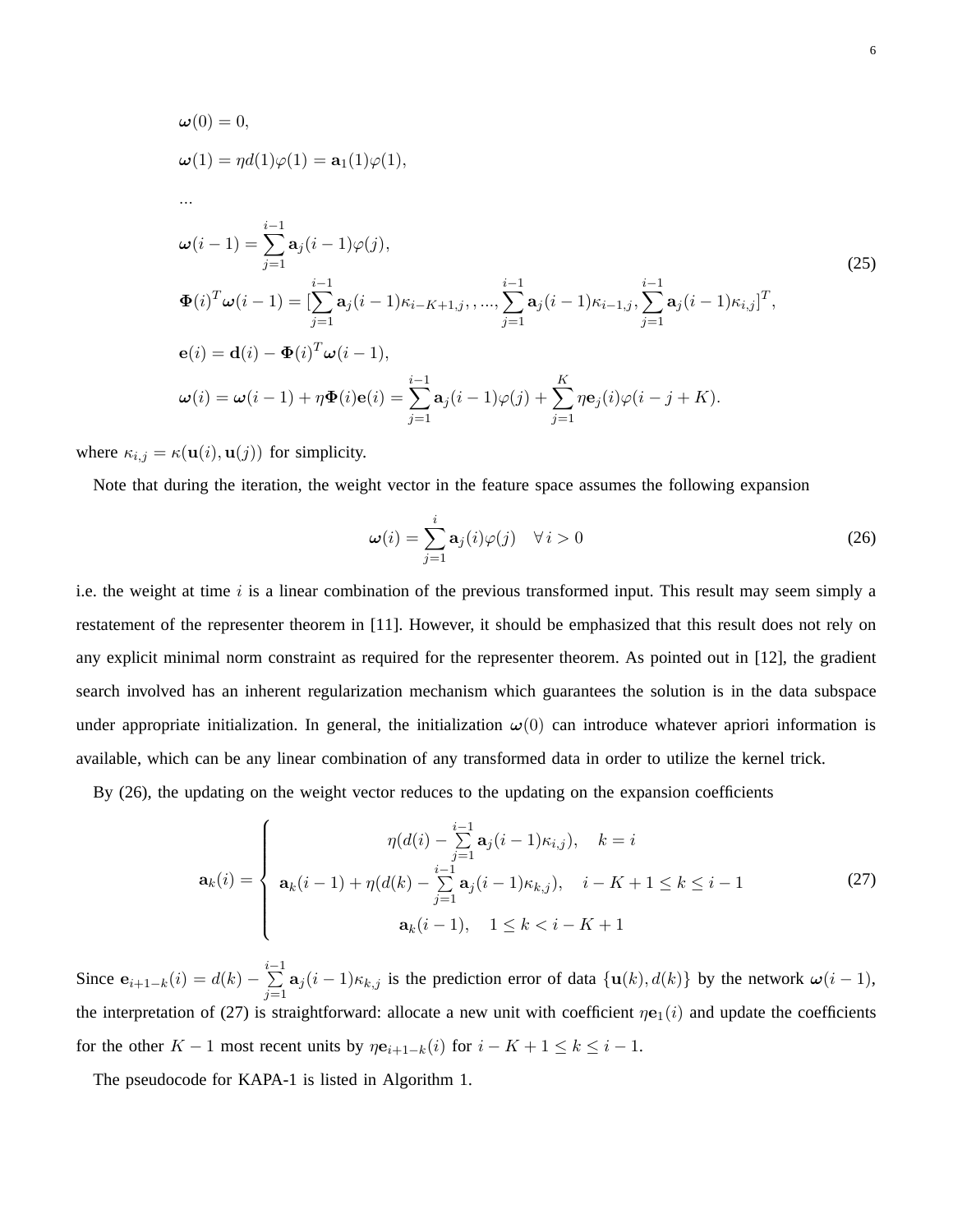**Initialization**: learning step  $\eta$  $\mathbf{a}_1(1) = \eta d(1)$ **while**  $\{u(i), d(i)\}\$ available **do** %allocate a new unit  $a_i(i-1) = 0$ **for**  $k = \max(1, i - K + 1)$  to i **do** %evaluate outputs of the current network  $y(i,k) = \sum_{i=1}^{k-1}$  $\sum_{j=1}^{\infty} \mathbf{a}_j (i-1) \kappa_{k,j}$ %computer errors  $e(i, k) = d(k) - y(i, k)$ %update the  $min(i, K)$  most recent units  $a_k(i) = a_k(i - 1) + \eta e(i, k)$ **end for if**  $i > K$  **then** %keep the remaining **for**  $k = 1$  to  $i - K$  **do**  $\mathbf{a}_k(i) = \mathbf{a}_k(i-1)$ **end for end if end while**

### *B. Normalized KAPA (KAPA-2)*

Similarly, the regularized Newton's recursion (22) can be factorized into the following steps

$$
\omega(i-1) = \sum_{j=1}^{i-1} \mathbf{a}_j(i-1)\varphi(j),
$$
  
\n
$$
\mathbf{e}(i) = \mathbf{d}(i) - \mathbf{\Phi}(i)^T \omega(i-1),
$$
  
\n
$$
\mathbf{G}(i) = \mathbf{\Phi}(i)^T \mathbf{\Phi}(i),
$$
  
\n
$$
\omega(i) = \omega(i-1) + \eta \mathbf{\Phi}(i) [\mathbf{G}(i) + \varepsilon \mathbf{I}]^{-1} \mathbf{e}(i).
$$
\n(28)

In practice, we do not have access to the transformed weight  $\omega$  or any transformed data, so the update has to be on the expansion coefficient a like in KAPA-1. The whole recursion is similar to the KAPA-1 except that the error is normalized by a  $K \times K$  matrix  $[\mathbf{G}(i) + \varepsilon \mathbf{I}]^{-1}$ .

### *C. Leaky KAPA (KAPA-3)*

The feature space may be infinite dimensional depending on the chosen kernel, which may cause the cost function (20) to be ill-posed in the conventional empirical risk minimization (ERM) sense [13]. The common practice is to constrain the solution norm:

$$
\min_{\boldsymbol{\omega}} E|d - \boldsymbol{\omega}^T \varphi(\mathbf{u})|^2 + \lambda ||\boldsymbol{\omega}||^2 \tag{29}
$$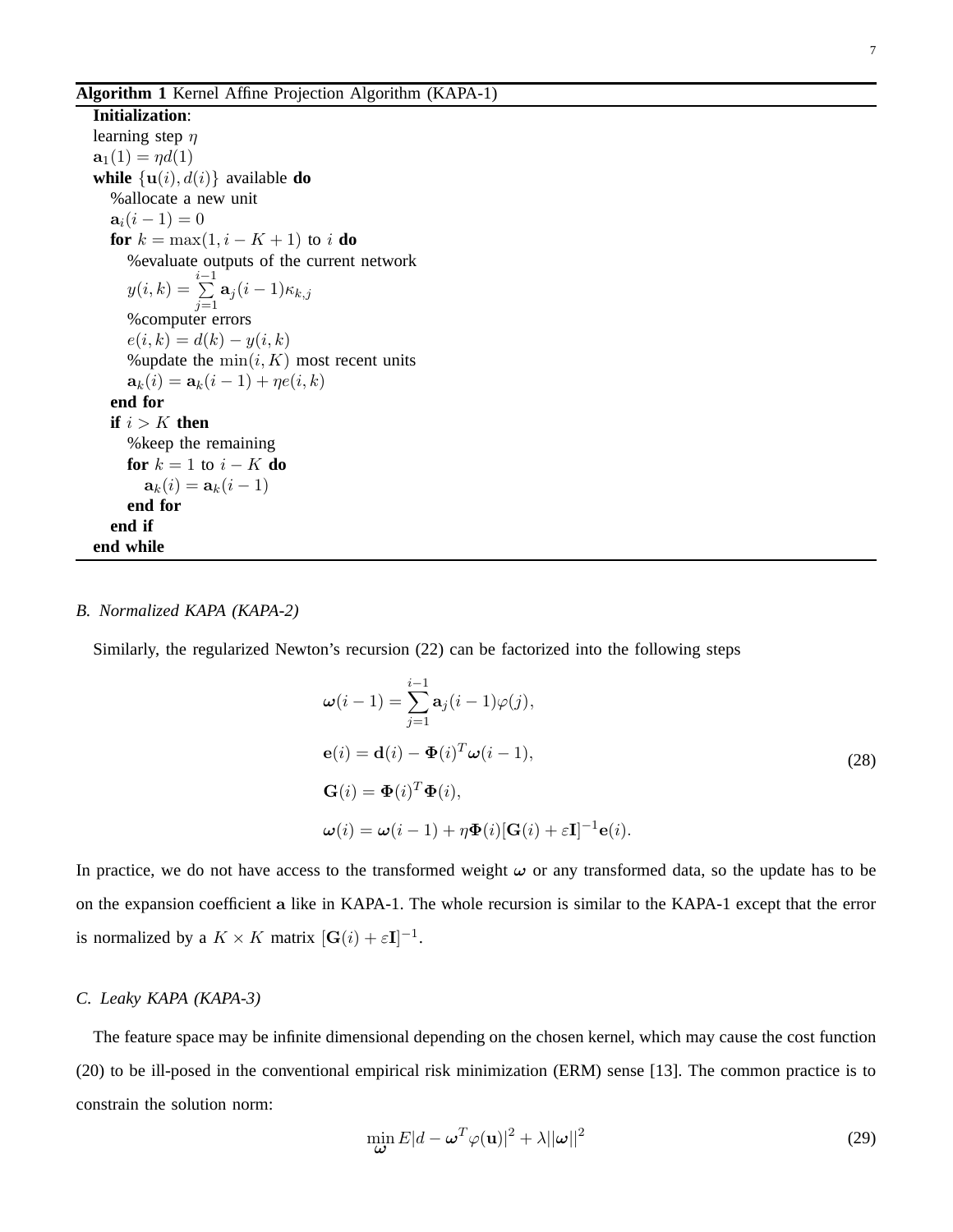TABLE II COMPARISON OF FOUR KAPA UPDATE RULES

|          | Algorithm Update equation                                                                                                                                                                                                     |
|----------|-------------------------------------------------------------------------------------------------------------------------------------------------------------------------------------------------------------------------------|
| KAPA-1   | $\boldsymbol{\omega}(i) = \boldsymbol{\omega}(i-1) + \eta \boldsymbol{\Phi}(i) [\mathbf{d}(i) - \boldsymbol{\Phi}(i)^T \boldsymbol{\omega}(i-1)]$                                                                             |
| $KAPA-2$ | $\boldsymbol{\omega}(i) = \boldsymbol{\omega}(i-1) + \eta \boldsymbol{\Phi}(i) [\boldsymbol{\Phi}(i)^T \boldsymbol{\Phi}(i) + \varepsilon \mathbf{I}]^{-1} [\mathbf{d}(i) - \boldsymbol{\Phi}(i)^T \boldsymbol{\omega}(i-1)]$ |
| KAPA-3   | $\boldsymbol{\omega}(i) = (1 - \lambda \eta) \boldsymbol{\omega}(i-1) + \eta \boldsymbol{\Phi}(i) [\mathbf{d}(i) - \boldsymbol{\Phi}(i)^T \boldsymbol{\omega}(i-1)]$                                                          |
| KAPA-4   | $\boldsymbol{\omega}(i) = (1 - \eta)\boldsymbol{\omega}(i - 1) + \eta\boldsymbol{\Phi}(i)[\boldsymbol{\Phi}(i)^T\boldsymbol{\Phi}(i) + \lambda\mathbf{I}]^{-1}\mathbf{d}(i)$                                                  |

As we have already shown in (23), the leaky KAPA is

$$
\boldsymbol{\omega}(i) = (1 - \lambda \eta) \boldsymbol{\omega}(i - 1) + \eta \boldsymbol{\Phi}(i) [\mathbf{d}(i) - \boldsymbol{\Phi}(i)^T \boldsymbol{\omega}(i - 1)] \tag{30}
$$

Again, the iteration will be on the expansion coefficient a, which is similar to the KAPA-1.

$$
\mathbf{a}_{k}(i) = \begin{cases}\n\eta(d(i) - \sum_{j=1}^{i-1} \mathbf{a}_{j}(i-1)\kappa_{i,j}), & k = i \\
(1 - \lambda\eta)\mathbf{a}_{k}(i-1) + \eta(d(k) - \sum_{j=1}^{i-1} \mathbf{a}_{j}(i-1)\kappa_{k,j}), & i - K + 1 \leq k \leq i - 1 \\
(1 - \lambda\eta)\mathbf{a}_{k}(i-1), & 1 \leq k < i - K + 1\n\end{cases}
$$
\n(31)

The only difference is that KAPA-3 has a scaling factor  $(1 - \lambda \eta)$  multiplying the previous weight, which is usually less than 1, and it imposes a forgetting mechanism so that the training data in the far past are scaled down exponentially. Furthermore since the network size is growing over training a transformed data can be pruned from the expansion easily if its coefficient is smaller than some pre-specified threshold. For large data sets, the growing nature of these family of algorithms poses a big problem for implementations, therefore network size control is very important. We will discuss it more in the sparsification section.

### *D. Leaky KAPA with Newton's Recursion (KAPA-4)*

As before, the KAPA-4 (24) reduces to

$$
\mathbf{a}_{k}(i) = \begin{cases} \eta d(i), & k = i \\ (1 - \eta)\mathbf{a}_{k}(i - 1) + \eta d(k), & i - K + 1 \le k \le i - 1 \\ (1 - \eta)\mathbf{a}_{k}(i - 1), & 1 \le k < i - K + 1 \end{cases}
$$
(32)

Among these four algorithms, the first three require the error information to update the network which is computationally expensive. Therefore the different update rule in KAPA-4 has a huge significance in terms of computation since it only needs a  $K \times K$  matrix inversion, which by using the sliding-window trick only requires  $O(K^2)$ operations [14].

We summarize the four KAPA update equations in Table II for convenience.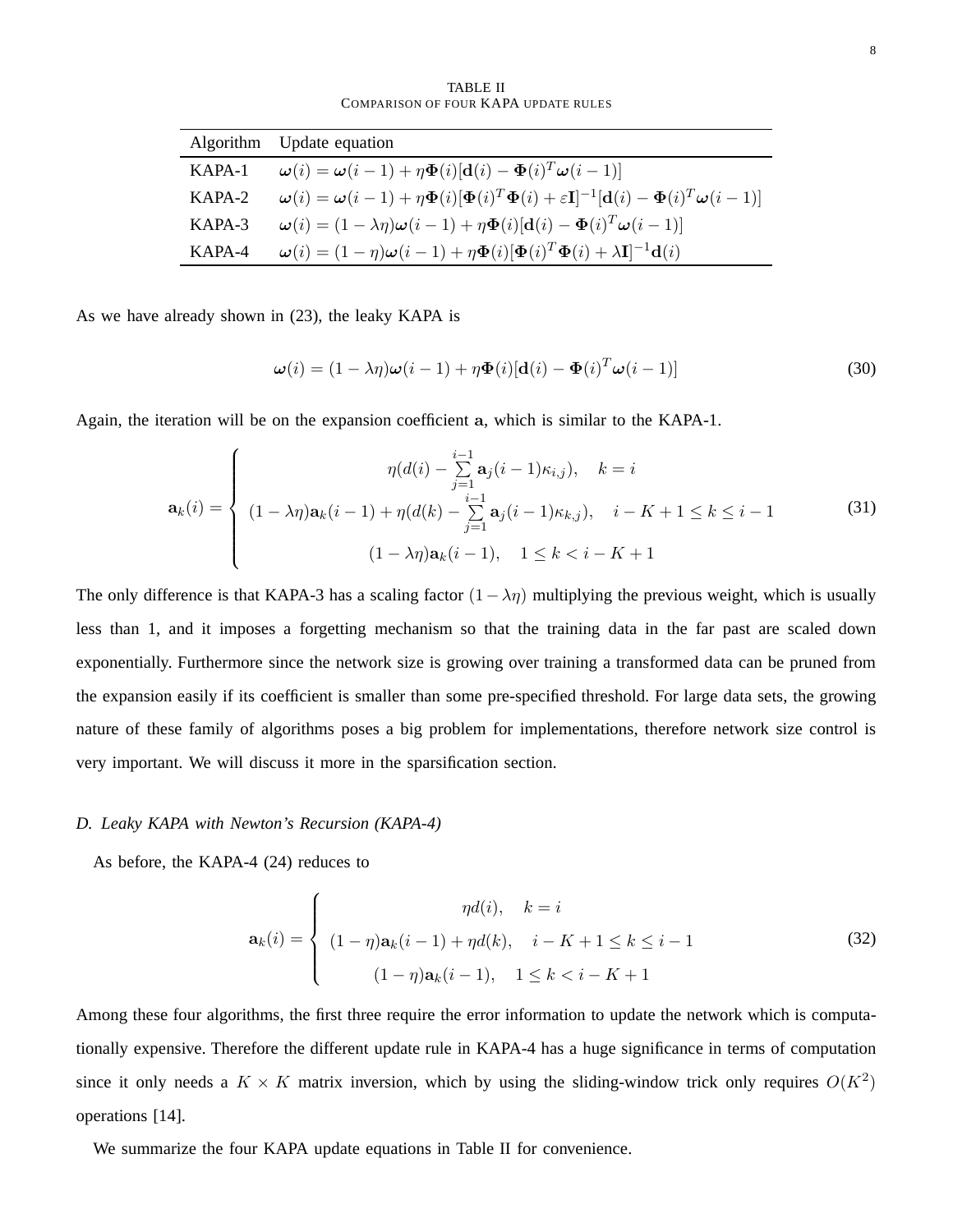### IV. A TAXONOMY FOR RELATED ALGORITHMS

# *A. Kernel Least-Mean-Square Algorithm (KAPA-1,*  $K = 1$ )

If  $K = 1$ , KAPA-1 reduces to the following kernel least-mean-square algorithm (KLMS) introduced in [6]

$$
\boldsymbol{\omega}(i) = \boldsymbol{\omega}(i-1) + \eta \varphi(i) [d(i) - \varphi(i)^T \boldsymbol{\omega}(i-1)]
$$

It is not difficult to verify that the weight vector assumes the following expansion

$$
\boldsymbol{\omega}(i) = \sum_{j=1}^i e(j) \varphi(j)
$$

where  $e(j) = d(j) - \omega(j-1)^T \varphi(j)$  is the apriori error.

It is seen that the KLMS allocates a new unit when a new training data comes in with the input  $u(i)$  as the center and the prediction error as the coefficient (scaled by the step size). In other words, once the unit is allocated, the coefficient is fixed. It mimics the resource-allocating step in the RAN algorithm whereas it neglects the adaptation step. In this sense, the KAPA algorithms that allocate a new unit for the present input and also adapt the other  $K - 1$  most recent allocated units, are closer to the original RAN.

The normalized version of the KLMS is as follows (NKLMS):

$$
\boldsymbol{\omega}(i) = \boldsymbol{\omega}(i-1) + \frac{\eta \varphi(i)}{\varepsilon + \kappa_{i,i}} [d(i) - \varphi(i)^T \boldsymbol{\omega}(i-1)] \tag{33}
$$

Notice that for translation invariant kernels, i.e.,  $\kappa_{i,i} = const$ , the KLMS is automatically normalized. Sometimes we use KLMS-1 and KLMS-2 to distinguish the two.

# *B. Norma (KAPA-3, K = 1)*

Similarly the KAPA-3 (23) reduces to the Norma algorithm introduced by Kivinen in [15].

$$
\boldsymbol{\omega}(i) = (1 - \eta \lambda) \boldsymbol{\omega}(i - 1) + \eta \varphi(i) [d(i) - \varphi(i)^T \boldsymbol{\omega}(i - 1)] \tag{34}
$$

# *C. Kernel Adaline (KAPA-1,*  $K = N$ *)*

Assume that the size of the training data is finite N. If we set  $K = N$ , then the update rule of the KAPA-1 becomes

$$
\boldsymbol{\omega}(i) = \boldsymbol{\omega}(i-1) + \eta \boldsymbol{\Phi}[\mathbf{d} - \boldsymbol{\Phi}^T \boldsymbol{\omega}(i-1)]
$$

where the full data matrices are

$$
\Phi = [\varphi(1), ..., \varphi(N)], \mathbf{d} = [d(1), ..., d(N)]
$$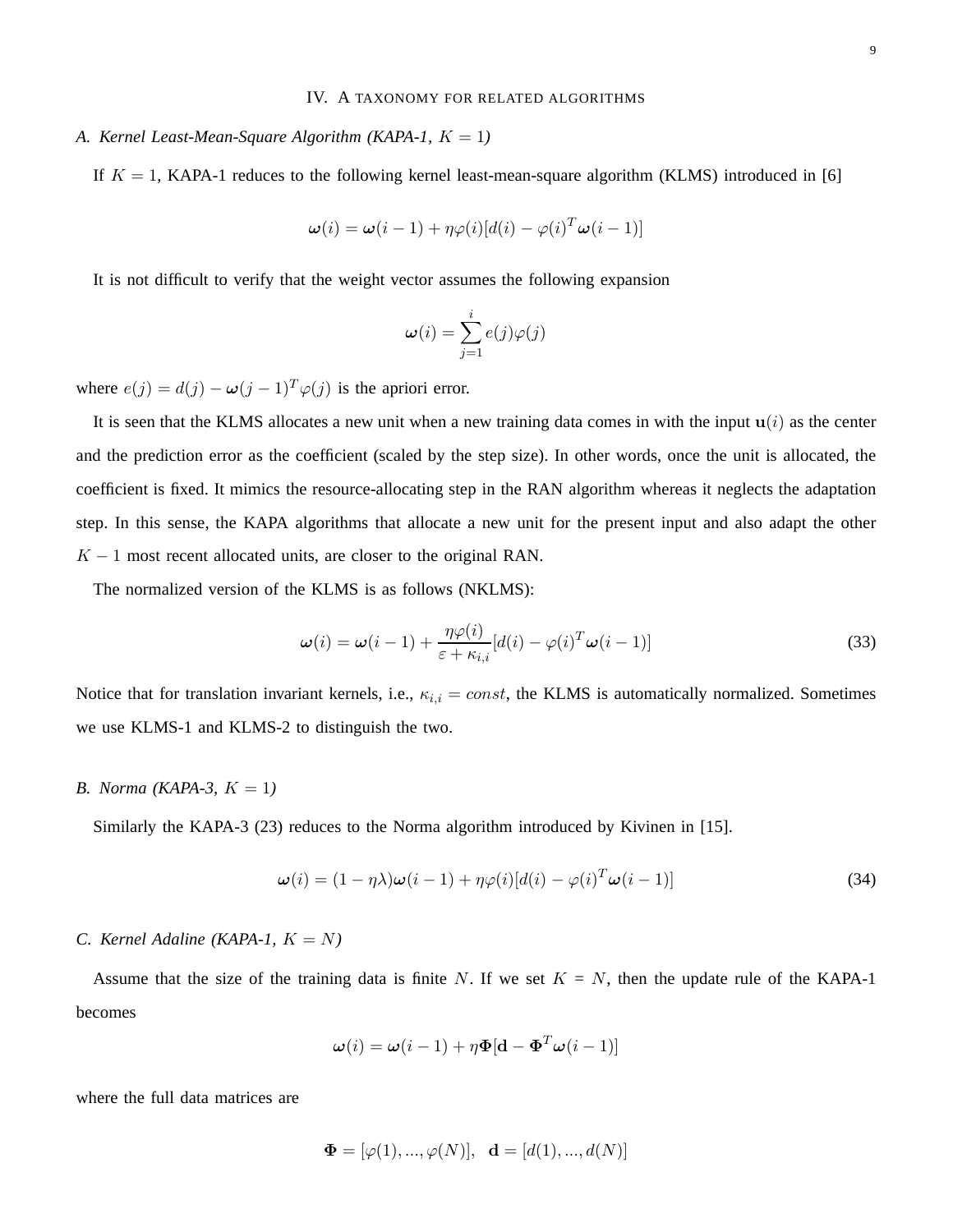$$
\pmb{\omega}(i) = \sum_{j=1}^N \mathbf{a}_j(i) \varphi(j)
$$

And the updating on the expansion coefficients is

$$
\mathbf{a}_j(i) = \mathbf{a}_j(i-1) + \eta[d(j) - \varphi(j)^T \boldsymbol{\omega}(i-1)]
$$

This is nothing but the kernel adaline introduced in [5]. Notice the fact that the kernel adaline is not an online method.

# *D. Recursively-adapted Radial Basis Function Networks (KAPA-3,*  $\eta \lambda = 1$ *, K = N)*

Assume the size of the training data is N as above. If we set  $\eta \lambda = 1$  and  $K = N$ , the update rule of KAPA-3 becomes

$$
\boldsymbol{\omega}(i) = \eta \boldsymbol{\Phi}[\mathbf{d} - \boldsymbol{\Phi}^T \boldsymbol{\omega}(i-1)]
$$

which is the recursively-adapted RBF (RA-RBF) network introduced in [16]. This is a very intriguing algorithm using the 'global' error directly to compose the new network. By contrast, the KLMS-1 uses the apriori errors to compose the network.

# *E. Sliding-window Kernel RLS (KAPA-4,*  $\eta = 1$ )

In KAPA-4, if we set  $\eta = 1$ , we have

$$
\boldsymbol{\omega}(i) = \boldsymbol{\Phi}(i)[\boldsymbol{\Phi}(i)^T \boldsymbol{\Phi}(i) + \lambda \mathbf{I}]^{-1} \mathbf{d}(i)
$$
\n(35)

which is the sliding-window kernel RLS (SW-KRLS) introduced in [14]. The inverse operation of the sliding-window Gram matrix can be simplified to  $O(K^2)$ .

# *F. Regularization Networks (KAPA-4,*  $\eta = 1$ ,  $K = N$ )

We assume there are only N training data and  $K = N$ . Equation (24) becomes directly

$$
\boldsymbol{\omega}(i) = \boldsymbol{\Phi}[\boldsymbol{\Phi}^T \boldsymbol{\Phi} + \lambda \mathbf{I}]^{-1} \mathbf{d} \tag{36}
$$

which is the regularization network (RegNet) [13].

We summarize all the related algorithms in Table III for convenience.

# V. KAPA IMPLEMENTATION

In this section, we will discuss the implementation of the KAPA algorithms in detail.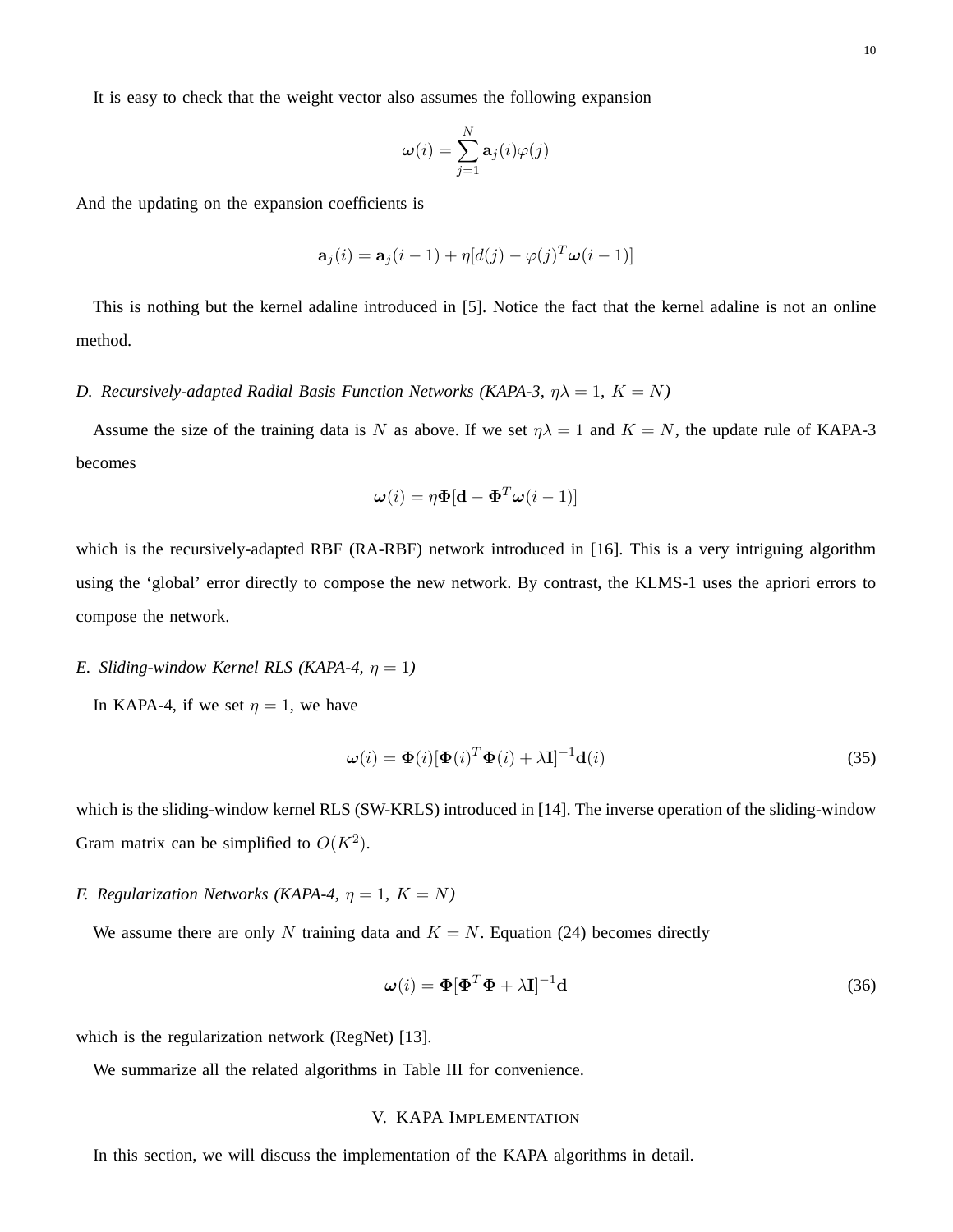| Algorithm      | Update equation                                                                                                                                           | Relation to KAPA                     |
|----------------|-----------------------------------------------------------------------------------------------------------------------------------------------------------|--------------------------------------|
| KLMS           | $\boldsymbol{\omega}(i) = \boldsymbol{\omega}(i-1) + \eta \varphi(i) [d(i) - \varphi(i)^T \boldsymbol{\omega}(i-1)]$                                      | KAPA-1, $K=1$                        |
| <b>NKLMS</b>   | $\boldsymbol{\omega}(i) = \boldsymbol{\omega}(i-1) + \frac{\eta \varphi(i)}{(\varepsilon + \kappa_{i,i})} [d(i) - \varphi(i)^T \boldsymbol{\omega}(i-1)]$ | KAPA-2, $K=1$                        |
| <b>Norma</b>   | $\boldsymbol{\omega}(i) = (1 - \eta \lambda) \boldsymbol{\omega}(i - 1) + \eta \varphi(i) [d(i) - \varphi(i)^T \boldsymbol{\omega}(i - 1)]$               | KAPA-3, $K=1$                        |
| Kernel Adaline | $\boldsymbol{\omega}(i) = \boldsymbol{\omega}(i-1) + \eta \boldsymbol{\Phi}[\mathbf{d} - \boldsymbol{\Phi}^T \boldsymbol{\omega}(i-1)]$                   | KAPA-1, $K = N$                      |
| RA-RBF         | $\boldsymbol{\omega}(i) = \eta \boldsymbol{\Phi}[\mathbf{d} - \boldsymbol{\Phi}^T \boldsymbol{\omega}(i-1)]$                                              | KAPA-3, $\eta \lambda = 1$ , $K = N$ |
| <b>SW-KRLS</b> | $\boldsymbol{\omega}(i) = \boldsymbol{\Phi}(i) [\boldsymbol{\Phi}(i)^T \boldsymbol{\Phi}(i) + \lambda \mathbf{I}]^{-1} \mathbf{d}(i)$                     | KAPA-4, $\eta = 1$                   |
| RegNet         | $\boldsymbol{\omega}(i) = \boldsymbol{\Phi}[\boldsymbol{\Phi}^T\boldsymbol{\Phi} + \lambda \mathbf{I}]^{-1}\mathbf{d}$                                    | KAPA-4, $\eta = 1, K = N$            |

TABLE III LIST OF RELATED ALGORITHMS

### *A. Error reusing*

As we see in KAPA-1, KAPA-2 and KAPA-3, the most time-consuming part of the computation is to obtain the error information. For example, suppose  $\omega(i-1) = \sum_{i=1}^{i-1}$  $\sum_{j=1}^{n} \mathbf{a}_j (i-1) \varphi(j)$ . We need to calculate  $e(i,k) = d(k) - \omega(i-k)$  $1)^T \varphi(k)$   $(i - K + 1 \le k \le i)$  to compute  $\omega(i)$ , which consists of  $(i - 1)K$  kernel evaluations. As i increases, this dominates the computation time. In this sense, the computation complexity of the KAPA is  $K$  times of the KLMS. However, after a careful manipulation, we can shrink the complexity gap between KAPA and the KLMS.

Assume that we store all the K errors  $e(i - 1, k) = d(k) - \omega(i - 2)^T \varphi(k)$  for  $i - K \le k \le i - 1$  from the previous iteration. At the present iteration, we have

$$
e(i,k) = d(k) - \varphi(k)^T \omega(i-1)
$$
  
=  $d(k) - \varphi(k)^T [\omega(i-2) + \eta \sum_{j=i-K}^{i-1} e(i-1,j)\varphi(j)]$   
=  $[d(k) - \varphi(k)^T \omega(i-2)] + \eta \sum_{j=i-K}^{i-1} e(i-1,j)\kappa_{j,k}$   
=  $e(i-1,k) + \sum_{j=i-K}^{i-1} \eta e(i-1,j)\kappa_{j,k}$  (37)

Since  $e(i-1,i)$  has not been computed yet, we have to calculate  $e(i,i)$  by  $i-1$  times kernel evaluation anyway. Overall the computation complexity of the KAPA-1 is  $O(i + K^2)$ , which is  $O(K^2)$  more than the KLMS.

# *B. Sliding-window Gram Matrix Inversion*

In KAPA-2 and KAPA-4, another computation difficulty is to invert a  $K \times K$  matrix, which normally requires  $O(K^3)$ . However, in the KAPA, the data matrix  $\Phi(i)$  has a sliding window structure, therefore a trick can be used to speed up the computation. The trick is based on the matrix inversion formula and was introduced in [14]. We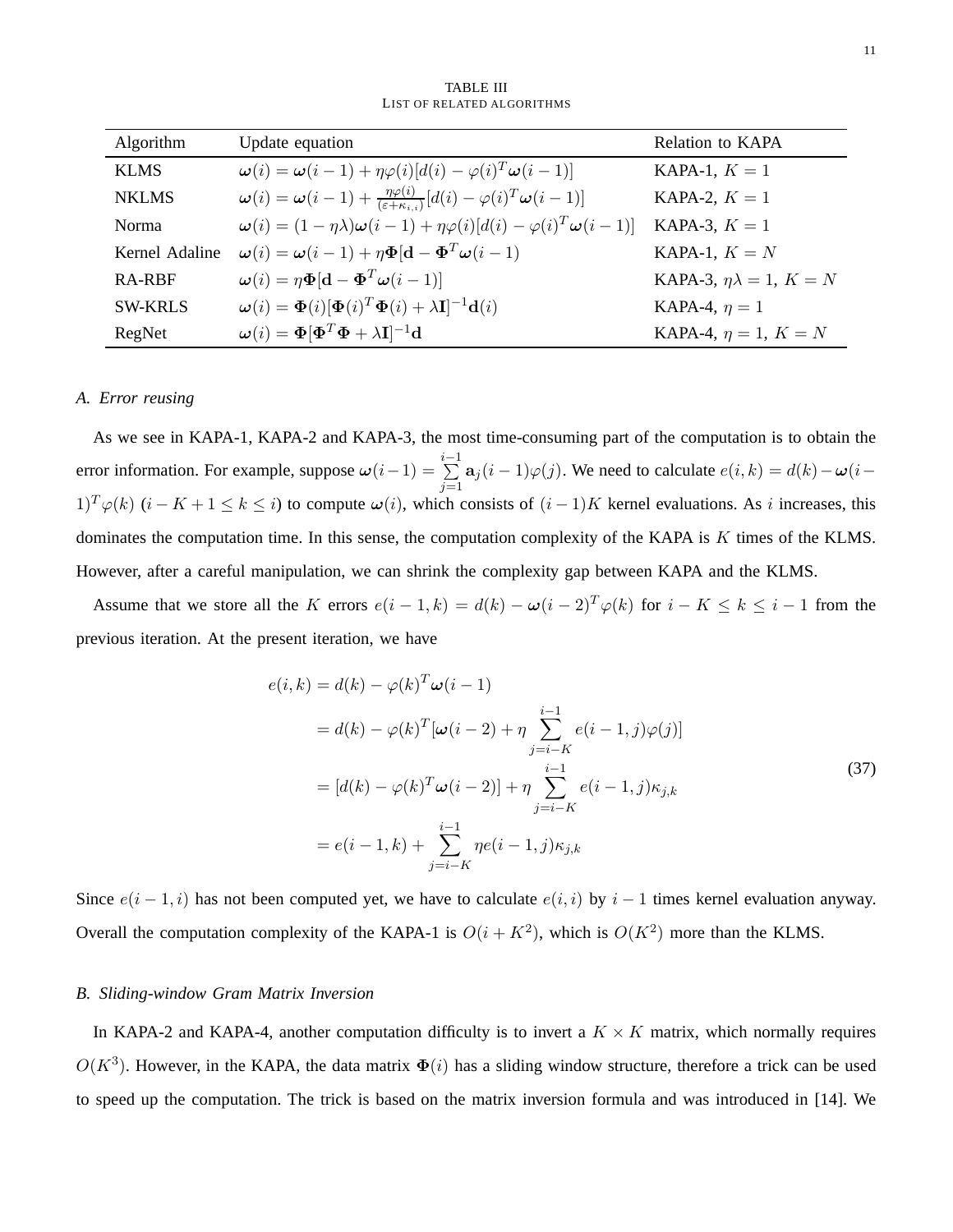outline the basic calculation steps here. Suppose the sliding matrices share the same sub-matrix D

$$
\mathbf{G}(i-1) + \lambda \mathbf{I} = \begin{bmatrix} a & \mathbf{b}^T \\ \mathbf{b} & \mathbf{D} \end{bmatrix}, \quad \mathbf{G}(i) + \lambda \mathbf{I} = \begin{bmatrix} \mathbf{D} & \mathbf{h} \\ \mathbf{h}^T & g \end{bmatrix}
$$
(38)

and we know from the previous iteration

$$
(\mathbf{G}(i-1) + \lambda \mathbf{I})^{-1} = \begin{bmatrix} e & \mathbf{f}^T \\ \mathbf{f} & \mathbf{H} \end{bmatrix}
$$
 (39)

First we need to calculate the inverse of D as

$$
\mathbf{D}^{-1} = \mathbf{H} - \mathbf{f}\mathbf{f}^T/e \tag{40}
$$

Then we can update the inverse of the new Gram matrix as

$$
(\mathbf{G}(i) + \lambda \mathbf{I})^{-1} = \begin{bmatrix} \mathbf{D}^{-1} + (\mathbf{D}^{-1}\mathbf{h})(\mathbf{D}^{-1}\mathbf{h})^T s & -(\mathbf{D}^{-1}\mathbf{h})s \\ -(\mathbf{D}^{-1}\mathbf{h})^T s & s \end{bmatrix}
$$
(41)

with  $s = (g - h^T D^{-1}h)^{-1}$ .  $s^{-1}$  is the Schur complement of D in  $(G(i) + \lambda I)$ , which actually measures the distance of the new data to the other  $K - 1$  most recent data in the feature space. The overall complexity is  $O(K^2)$ .

# *C. Sparsification*

A sparse model is desired because it reduces the complexity in terms of computation and memory, and it usually yields better generalization [3]. On the other hand, in the context of adaptive filtering, training data may just be available sequentially, i.e., one at a time. As we see in the formulation of KAPA, the network size increases linearly with the number of training data, which may pose a big problem for the KAPA algorithms to be applied in online applications. The sparse model idea is inspired by Vapnik's support vector machines. It is also introduced in [7] with the novelty criterion and extensively studied in [3] under approximate linear dependency (ALD). There are many other ways to achieve sparseness that require the creation of a basis dictionary and storage of the corresponding coefficients. Suppose the present dictionary is  $\mathcal{D}(i) = {\{\mathbf{c}_j\}}_{j=1}^{m(i)}$  where  $\mathbf{c}_j$  is the *j*th center and  $m(i)$  is the cardinality. When a new data pair  $\{u(i + 1), d(i + 1)\}\$ is presented, a decision is made immediately whether  $u(i + 1)$  should be added into the dictionary as a center.

The novelty criterion introduced by Platt is relatively simple. First it calculates the distance of  $u(i + 1)$  to the present dictionary  $dis_1 = \min_{\mathbf{c}_j \in \mathcal{D}(i)} ||\mathbf{u}(i+1) - \mathbf{c}_j||$ . If it is smaller than some preset threshold, say  $\delta_1$ ,  $\mathbf{u}(i+1)$ will not be added into the dictionary. Otherwise, the method computes the prediction error  $e(i + 1, i + 1) =$  $d(i+1) - \varphi(i+1)^T \omega(i)$ . Only if the prediction error is larger than another preset threshold, say  $\delta_2$ ,  $\mathbf{u}(i+1)$  will be accepted as a new center.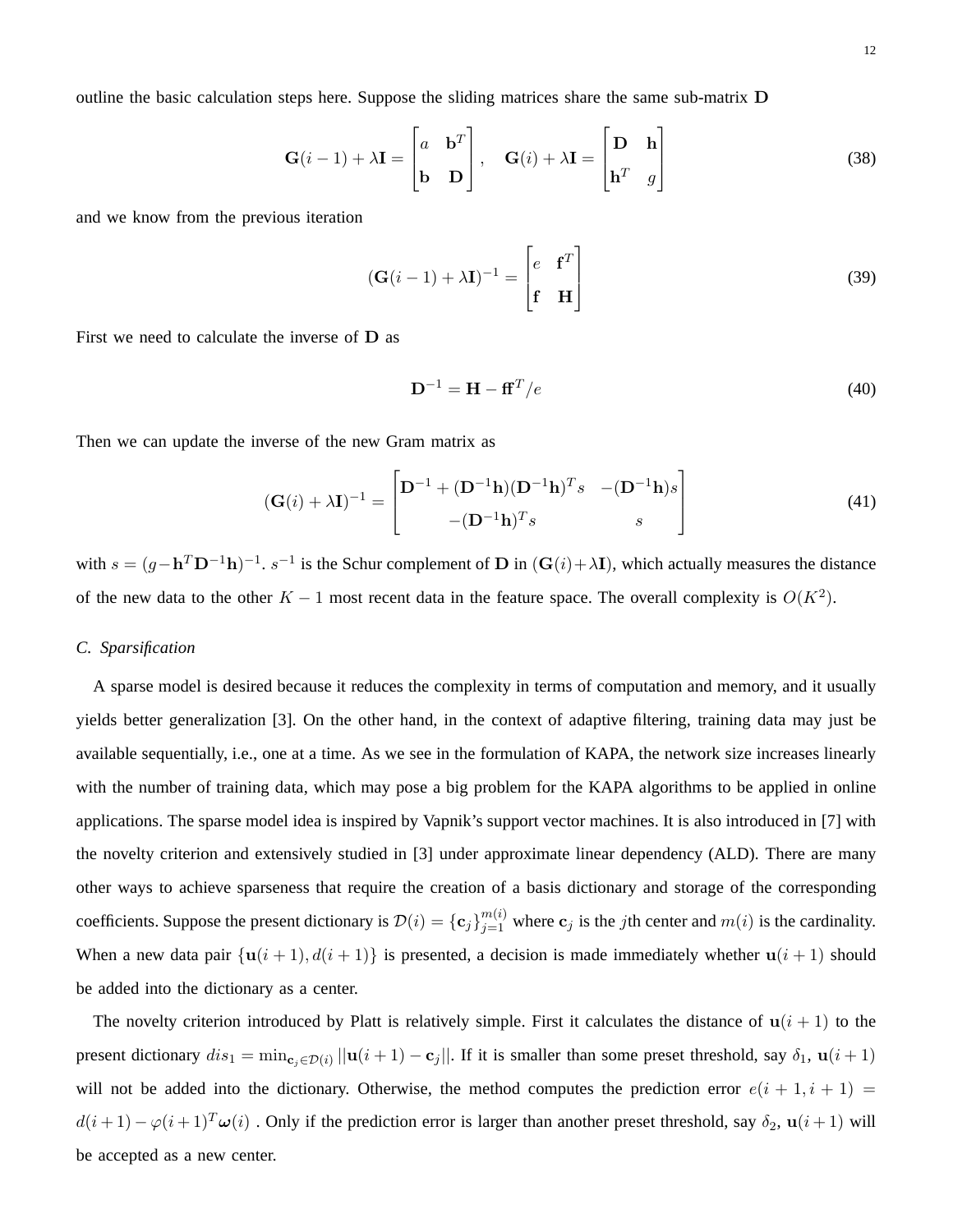The ALD test introduced in [3] is more computationally involved. It tests the following cost  $dis_2 = \min_{\forall \mathbf{b}} ||\varphi(\mathbf{u}(i+\alpha))||$ 1)) –  $\sum_{c_j \in \mathcal{D}(i)} \mathbf{b}_j \varphi(c_j)$  which indicates the distance of the new input to the linear span of the present dictionary in the feature space. It turns out that  $dis_2$  is the Schur complement of the Gram matrix of the present dictionary. As we saw in the previous section, this result can be used to get the new Gram matrix inverse if  $u(i + 1)$  is accepted into the dictionary. Therefore this method is more suitable for the KAPA-2 and KAPA-4 because of efficiency. This link is very interesting since it reveals that the ALD test actually guarantees the invertibility of the new Gram matrix.

In the sparse model, if the new data is determined to be 'novel', the  $K - 1$  most recent data points in the dictionary is used to form the data matrix  $\Phi(i)$  together with the new data. Therefore a new unit is allocated and the update is on the  $K - 1$  most recent units in the dictionary. If the new data is determined to be not 'novel', it is simply discarded in this paper but different strategy can be employed to utilize the information like in [7] and [3].

The important consequences of the sparsification procedure are as follows:

1) If the input domain  $\mathbb U$  is a compact set, the cardinality of the dictionary is always finite and upper bounded. This statement is not hard to prove using the finite covering theorem of the compact set and the fact that elements in the dictionary are δ-separable [3]. Here is the brief idea: suppose spheres with diameter  $\delta$  are used to cover U and the optimal covering number is  $N$ . Then because any two centers in the dictionary can not be in the same sphere, the total number of the centers will be no greater than  $N$  regardless of the distribution and temporal structure of  $\bf{u}$ . Of course this is a worst case upper bound. In the case of finite training data, the network size will be finite anyway. This is true in applications like channel equalization, where the training sequence is part of each transmission frame. In a stationary environment, the network converges quickly and the threshold on prediction errors plays its part to constrain the network size. We will validate this claim in the simulation section. In a non-stationary environment, more sophisticated pruning methods should be used to constrain the network size. Simple strategies include pruning the oldest unit in the dictionary [14], pruning randomly [17], pruning the unit with the least coefficient or similar [18], [19]. It should be pointed out that the scalability issue is at the core of the kernel methods and so all the kernel methods need to deal with it in one way or the other. Indeed, the sequential nature of the KAPA enables active learning [20], [21] on huge data sets which is impossible in batch mode algorithms like regularization networks. The discussion on active learning with the KAPA is out of the scope of this paper and will be part of the future work.

2) Based on 1), we can prove that the solution norms of KLMS-1 and KAPA-1 are upper bounded [12].

The significance of 1) is of practical interest because it states that the system complexity is controlled by the novelty criterion parameters and designers can estimate a worst case upper bound. The significance of 2) is of theoretical interest because it guarantees the well-posedness of the algorithms. The well-posedness of the KAPA-3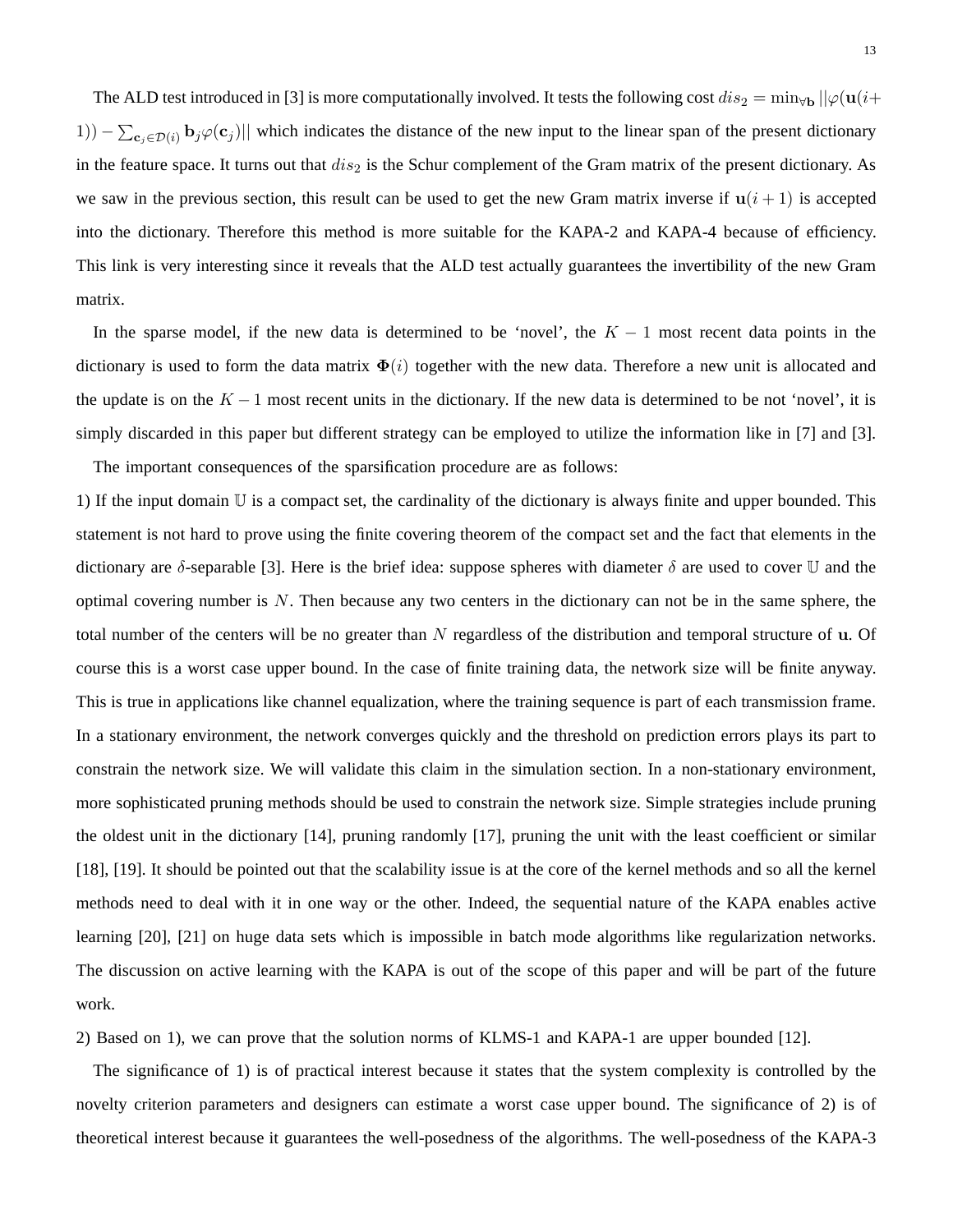TABLE IV PERFORMANCE COMPARISON IN MG TIME SERIES PREDICTION

| Algorithm      | Parameters                                                     | Test Mean Square Error |
|----------------|----------------------------------------------------------------|------------------------|
| <b>LMS</b>     | $\eta = 0.04$                                                  | $0.0208 \pm 0.0009$    |
| <b>KLMS</b>    | $\eta = 0.02$                                                  | $0.0052 \pm 0.00022$   |
| <b>SW-KRLS</b> | $K=50, \lambda=0.1$                                            | $0.0052 \pm 0.00026$   |
| $KAPA-1$       | $\eta = 0.03, K = 10$                                          | $0.0048 \pm 0.00023$   |
| $KAPA-2$       | $\eta = 0.03, K = 10, \epsilon = 0.1 \quad 0.0040 \pm 0.00028$ |                        |
| KRL S          | $\lambda = 0.1$                                                | $0.0027 \pm 0.00009$   |

and KAPA-4 is mostly ensured by the regularization term. See [13] and [14] for details.

# VI. SIMULATIONS

# *A. Time Series Prediction*

The first example is the short-term prediction of the Mackey-Glass (MG) chaotic time series [22], [23]. It is generated from the following time delay ordinary differential equation

$$
\frac{dx(t)}{dt} = -bx(t) + \frac{ax(t-\tau)}{1+x(t-\tau)^{10}}\tag{42}
$$

with  $b = 0.1$ ,  $a = 0.2$ , and  $\tau = 30$ . The time series is discretized at a sampling period of 6 seconds. The time embedding is 7, i.e.  $\mathbf{u}(i) = [x(i-7), x(i-6), ..., x(i-1)]^T$  are used as the input to predict the present one  $x(i)$ which is the desired response here. A segment of 500 samples is used as the training data and another 100 points as the test data (in the testing phase, the filter is fixed). All the data is corrupted by Gaussian noise with zero mean and 0.001 variance.

We compare the prediction performance of KLMS, KAPA-1, KAPA-2, KRLS, and a linear combiner trained with LMS. A Gaussian kernel with kernel parameter  $a = 1$  in (16) is chosen for all the kernel-based algorithms. One hundred Monte Carlo simulations are run with different realizations of noise. The results are summarized in Tables IV. Fig. 1 is the learning curves for the LMS, KLMS-1, KAPA-1, KAPA-2 ( $K = 10$ ) and KRLS respectively. As expected, the KAPA outperforms the KLMS.

As we can see in Table IV, the performance of the KAPA-2 is substantially better than the KLMS. All the results in the tables are in the form of 'average  $\pm$  standard deviation'. Table V summarizes the computational complexity of these algorithms. The KLMS and KAPA effectively reduce the computational complexity and memory storage when compared with the KRLS. KAPA-3 and sliding-window KRLS are also tested on this problem. It is observed that the performance of the KAPA-3 is similar to KAPA-1 when the forgetting term is very close to 1 as expected and the results are severely biased when the forgetting term is reduced further. The reason can be found in [12].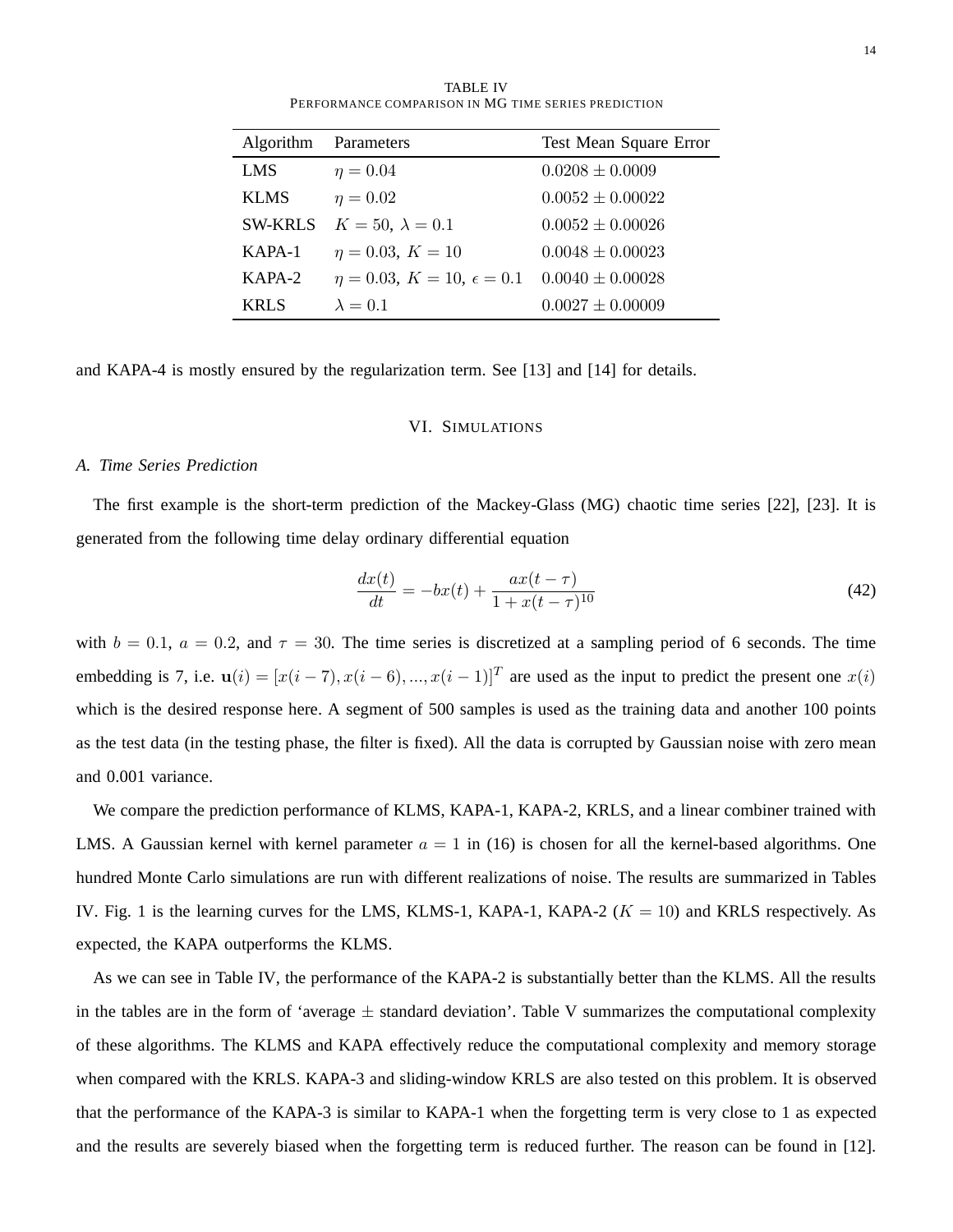| .<br>COMPLEXITY COMPARISON AT ITERATION $i$ |          |  |  |
|---------------------------------------------|----------|--|--|
| Algorithm Computation Memory                |          |  |  |
| O(L)                                        | O(L)     |  |  |
| O(i)                                        | O(i)     |  |  |
| $O(K^2)$                                    | $O(K^2)$ |  |  |
|                                             |          |  |  |

TABLE V

| $SW-KRLS$ $O(K^2)$ |            | $O(K^2)$   |
|--------------------|------------|------------|
| $KAPA-1$           | $O(i+K^2)$ | $O(i+K)$   |
| $KAPA-2$           | $O(i+K^2)$ | $O(i+K^2)$ |
| KAPA-4             | $O(K^2)$   | $O(i+K^2)$ |
| <b>KRLS</b>        | $O(i^2)$   | $O(i^2)$   |



Fig. 1. The learning curves of the LMS, KLMS, KAPA-1 ( $K = 10$ ), KAPA-2 ( $K = 10$ ), SW-KRLS ( $K = 50$ ) and KRLS

The performance of the sliding-window KRLS is included in the Fig. 1 and in Table IV with  $K = 50$ . It is observed that KAPA-4 (including the sliding-window KRLS) does not perform well with small  $K \, (< 50)$ .

Next, we test how the novelty criterion affects the performance. A segment of 1000 samples is used as the training data and another 100 as the test data. All the data is corrupted by Gaussian noise with zero mean and 0.001 variance. The thresholds in the novelty criterion are set as  $\delta_1 = 0.02$  and  $\delta_2 = 0.06$ . The learning curves are shown in Fig. 2 and the results are summarized in Table VI. It is seen that the complexity can be reduced dramatically with the novelty criterion with slight performance degeneration. Here SKLMS and SKAPA denote the sparse KLMS and the sparse KAPA respectively.

Several comments follow: Although formally being adaptive filters, these algorithms can be viewed as efficient alternatives to batch mode RBF networks, therefore it is practical to freeze their weights during test phase. Moreover,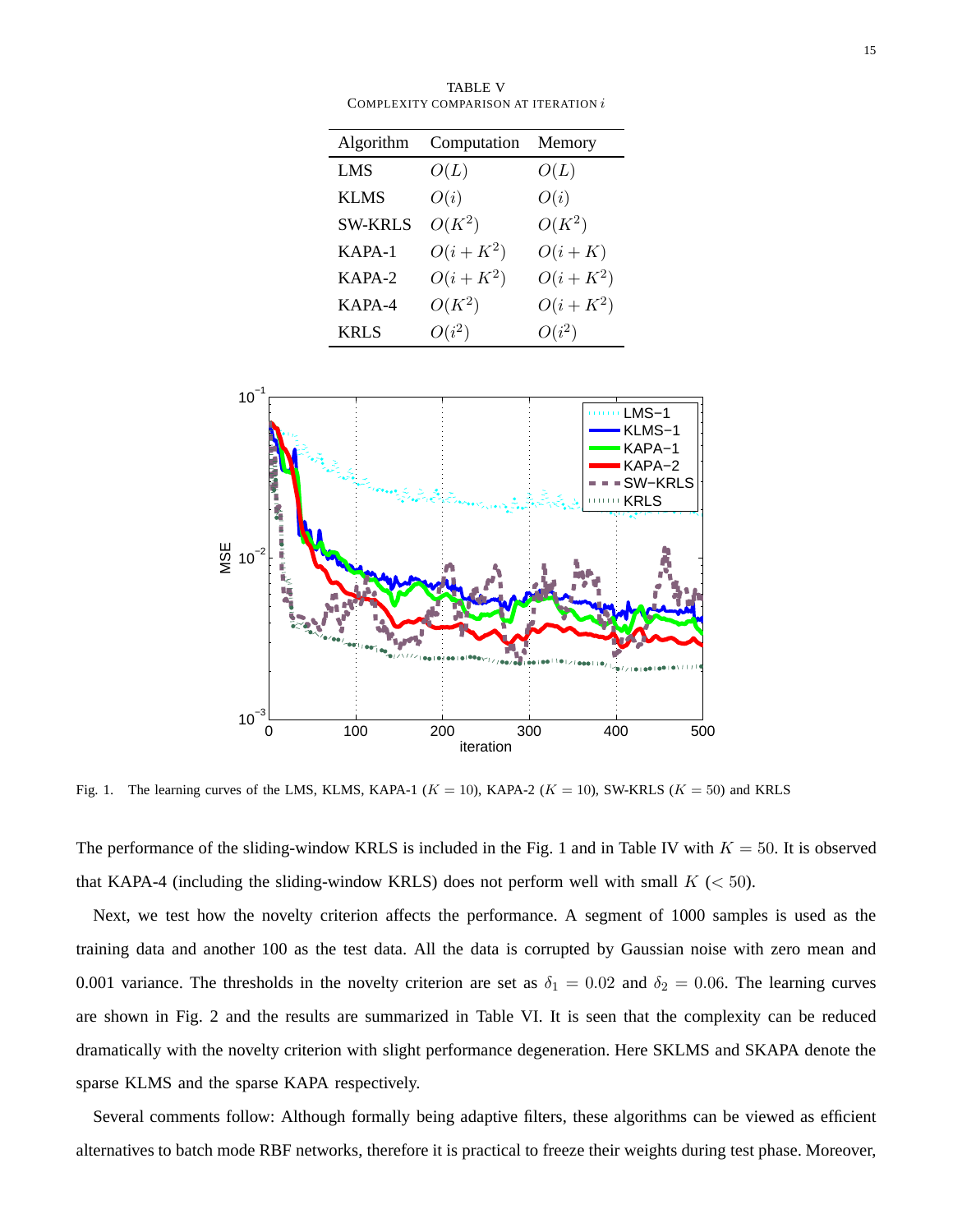

Fig. 2. The learning curves of the KLMS-1, KAPA-1 ( $K = 10$ ) and KAPA-2 ( $K = 10$ ) with and without sparsification

TABLE VI PERFORMANCE COMPARISON IN MG TIME SERIES PREDICTION ON NOVELTY CRITERION

|                             | Algorithm Parameters                                          | Test Mean Square Error Dictionary size                   |      |
|-----------------------------|---------------------------------------------------------------|----------------------------------------------------------|------|
| KLMS-1 $\eta = 0.02$        |                                                               | $0.0015 \pm 0.00012$                                     | 1000 |
| SKLMS-1 $\eta = 0.02$       |                                                               | $0.0021 \pm 0.00017$                                     | 220  |
| <b>KAPA-1</b> $\eta = 0.03$ |                                                               | $0.0012 \pm 0.00014$                                     | 1000 |
| SKAPA-1                     | $\eta = 0.03$                                                 | $0.0017 \pm 0.00016$                                     | 209  |
| KAPA-2                      |                                                               | $\eta = 0.03, \ \epsilon = 0.1 \quad 0.0007 \pm 0.00010$ | 1000 |
|                             | SKAPA-2 $\eta = 0.03$ , $\epsilon = 0.1$ $0.0011 \pm 0.00016$ |                                                          | 195  |

when compared with other nonlinear filters such as RBFs, we divide the data in training and testing as normally done in neural networks. Of course, it is also feasible to use the apriori prediction error as a performance indicator like in conventional adaptive filtering literature.

# *B. Noise Cancellation*

Another important problem in signal processing is noise cancellation in which an unknown interference has to be removed based on some reference measurement. The basic structure of a noise cancellation system is shown in Fig. 3. The primary signal is  $s(i)$  and its noisy measurement  $d(i)$  acts as the desired signal of the system.  $n(i)$ is a white noise process which is unknown, and  $u(i)$  is its reference measurement, i.e. a distorted version of the noise process through some distortion function, which is unknown in general. Here  $u(i)$  is the input of the adaptive filter. The objective is to use  $u(i)$  as the input to the filter and to obtain as the filter output an estimate of the noise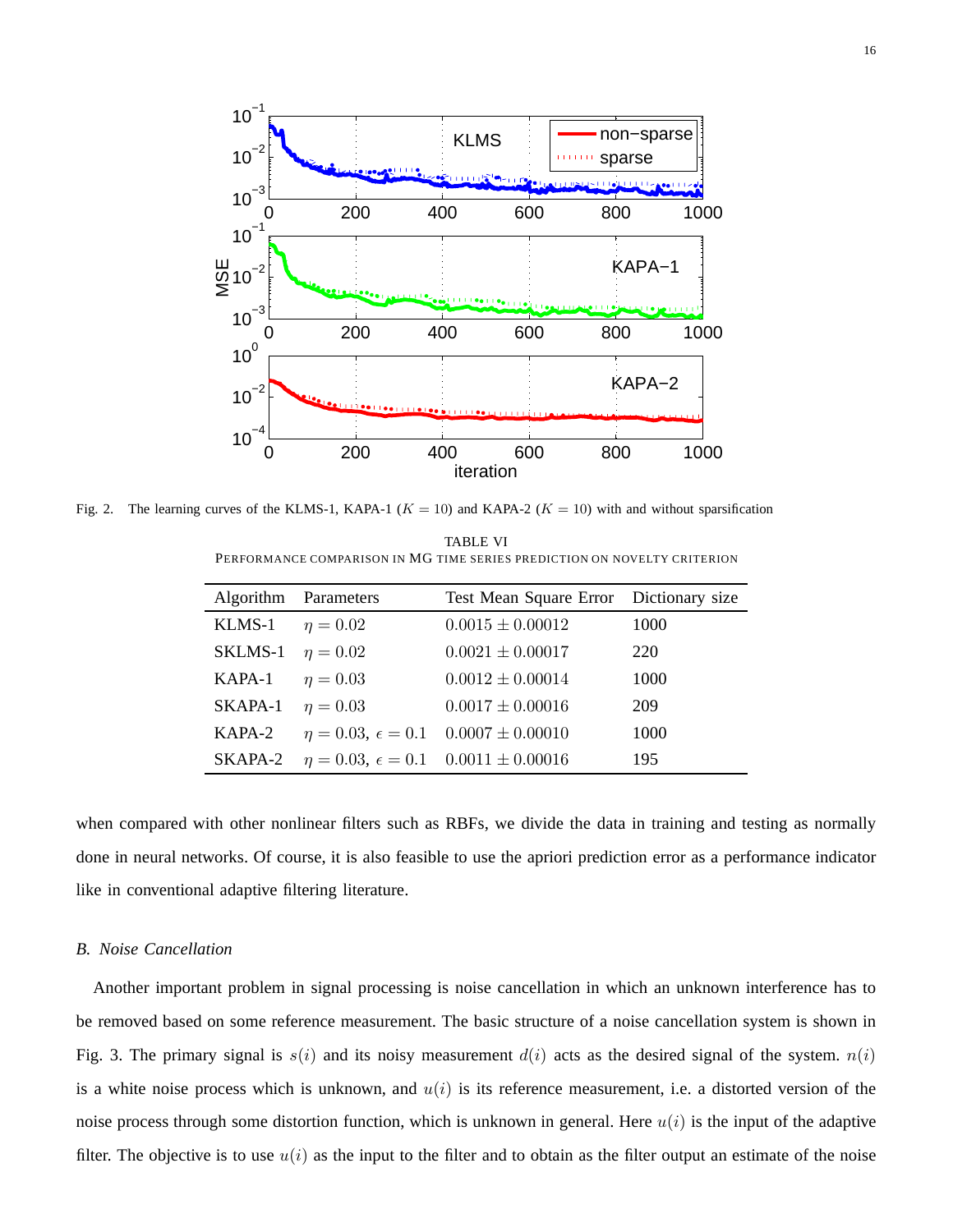

Fig. 3. The basic structure of the noise cancellation system



Fig. 4. Ensemble learning curves of NLMS, SKLMS-1 and SKAPA-2 ( $K = 10$ ) in noise cancellation.

source  $n(i)$ . Therefore, the noise can be subtracted from  $d(i)$  to improve the signal-noise-ratio.

In this example, the noise source is assumed white, uniformly distributed between [−0.5, 05]. The interference distortion function is assumed to be

$$
u(i) = n(i) - 0.2u(i-1) - u(i-1)n(i-1) + 0.1n(i-1) + 0.4u(i-2)
$$
\n(43)

As we see, the distortion function has infinite impulsive response, which on the other hand, means it is impossible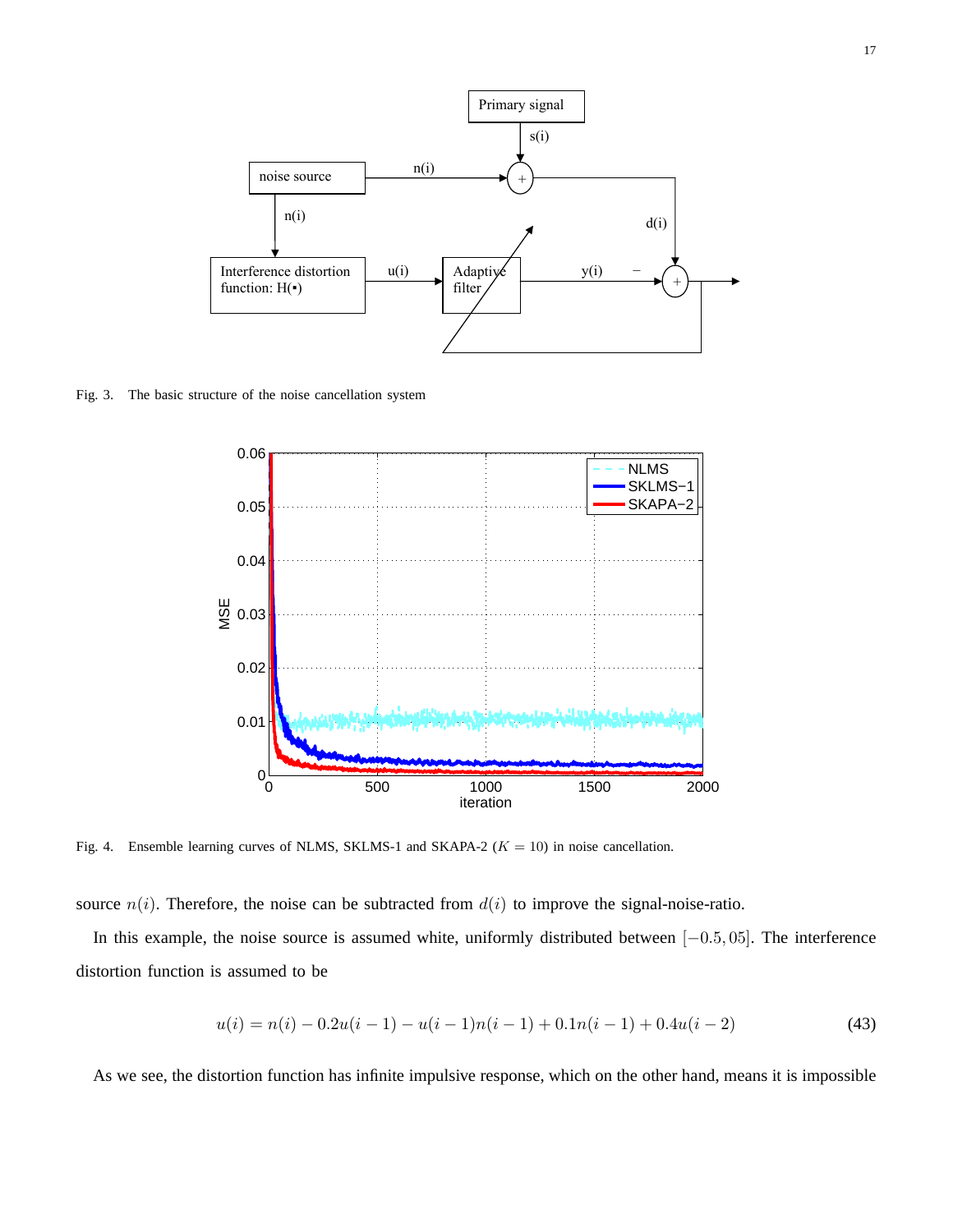TABLE VII NOISE REDUCTION COMPARISON IN NOISE CANCELLATION

|               | Algorithm Network Size NR(dB) |       |
|---------------|-------------------------------|-------|
| NLMS.         | N/A                           | 9.40  |
| SKLMS-1 581   |                               | 16.97 |
| $SKAPA-2$ 507 |                               | 22.99 |

to recover  $n(i)$  from a finite time delay embedding of  $u(i)$ . We rewrite the distortion function as

$$
n(i) = u(i) + 0.2u(i - 1) - 0.4u(i - 2) + (u(i - 1) - 0.1)n(i - 1)
$$

Therefore the present value of the noise source  $n(i)$  not only depends on the reference noise measure  $[u(i), u(i -$ 1),  $u(i-2)$ ], but it also depends on the previous value  $n(i-1)$ , which in turn depends on  $[u(i-1), u(i-2), u(i-3)]$ and so on. It means we need a very long time embedding (infinite long theoretically) in order to recover  $n(i)$ accurately. However, the recursive nature of the adaptive system provides a feasible alternative, i.e. we feedback the output of the filter  $\hat{n}(i-1)$ , which is the estimate of  $n(i-1)$  to estimate the present one, pretending  $\hat{n}(i-1)$  is the true value of  $n(i-1)$ . Therefore the input of the adaptive filter can be in the form of  $[u(i), u(i-1), u(i-2), \hat{n}(i-1)]$ . It can be seen that the system is inherently recurrent. In the linear case with a DARMA model, it is studied as *output error methods* [24]. However, it will be non-trivial to generalize the results concerning convergence and stability to nonlinear cases and we will address it in the future work.

We assume the primary signal  $s(i) = 0$  during the training phase. And the system simply tries to reconstruct the noise source from the reference measure. We use a linear filter trained with the normalized LMS, two nonlinear filters trained with the SKLMS-1 and the SKAPA-2 ( $K = 10$ ) respectively. 2000 training samples are used and 400 Monte C arlo simulations are run to get the ensemble learning curves as shown in Fig. 4. The step size and regularization parameter for the NLMS is 0.2 and 0.005. The step size for SKLMS-1 and SKAPA-2 is 0.5 and 0.2 respectively. The Gaussian kernel is used for both KLMS and KAPA with kernel parameter  $a = 1$ . The tolerance parameters for KLMS and KAPA are  $\delta_1 = 0.15$  and  $\delta_2 = 0.01$ . And the noise reduction factor (NR), which is defined as  $10\log_{10}\{E[n^2(i)]/E[n(i) - y(i)]^2\}$  is listed in Table VII. The performance improvement of SKAPA-2 is obvious when compared with SKLMS-1.

# *C. Nonlinear Channel Equalization*

In this example, we consider a nonlinear channel equalization problem, where the nonlinear channel is modeled by a nonlinear Wiener model. The nonlinear Wiener model consists of a serial connection of a linear filter and a memoryless nonlinearity (See Fig. 5). This kind of model has been used to model digital satellite communication channels [25] and digital magnetic recording channels [26].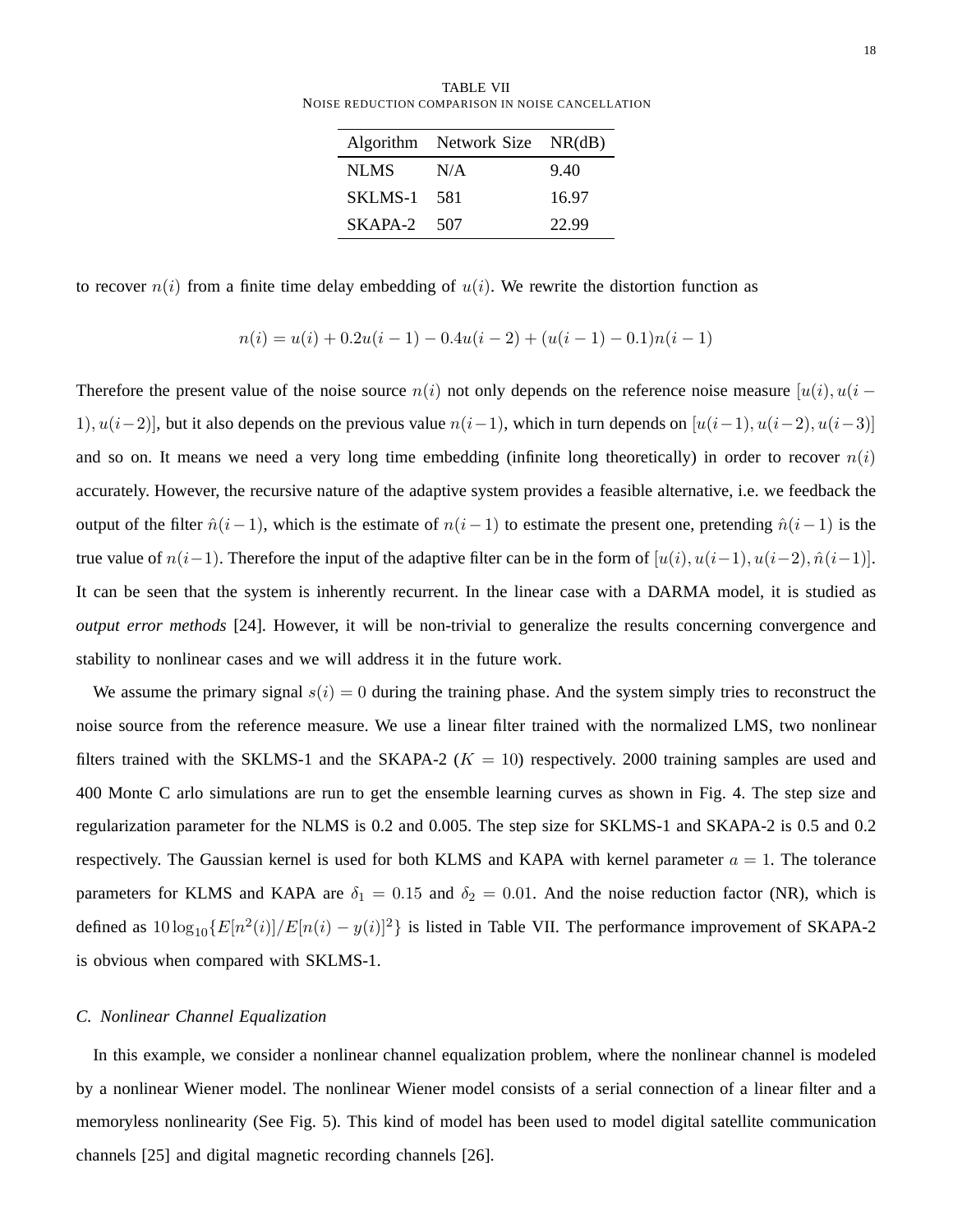

Fig. 5. Basic structure of the nonlinear channel.



Fig. 6. The learning curves of the LMS1, APA1, SKLMS1, SKAPA1 and SKAPA2 in the nonlinear channel equalization ( $\sigma = 0.1$ ).

The problem setting is as follows: A binary signal  $\{s(1), s(2), ..., s(N)\}\$ is fed into the nonlinear channel. At the receiver end of the channel, the signal is further corrupted by additive i.i.d. Gaussian noise and is then observed as  $\{r(1), r(2), ..., r(N)\}$ . The aim of channel equalization (CE) is to construct an *inverse* filter that reproduces the original signal with as low an error rate as possible. It is easy to formulate it as a regression problem, with input-output examples  $\{(r(t+D), r(t+D-1), ..., r(t+D-l+1)), s(t)\}$ , where l is the time embedding length, and  $D$  is the equalization time lag.

In this experiment, the nonlinear channel model is defined by  $x(t) = s(t) + 0.5s(t-1)$ ,  $r(t) = x(t) - 0.9x(t)^2 +$  $n(t)$ , where  $n(t)$  is the white Gaussian noise with a variance of  $\sigma^2$ . We compare the performance of the LMS1, the APA1, the SKLMS1, the SKAPA1 ( $K = 10$ ), and the SKAPA2 ( $K = 10$ ). The Gaussian kernel with  $a = 0.1$  is used in the SKLMS and SKAPA selected with cross validation.  $l = 3$  and  $D = 2$  in the equalizer. The noise variance is fixed here  $\sigma = 0.1$ . The learning curve is plotted in Fig. 6. The MSE is calculated between the continuous output (before taking the hard decision) and the desired signal. For the SKLMS1, SKAPA1, and SKAPA2, the novelty criterion is employed with  $\delta_1 = 0.07$ ,  $\delta_2 = 0.08$ . The dynamic changing of the network size is also plotted in Fig. 7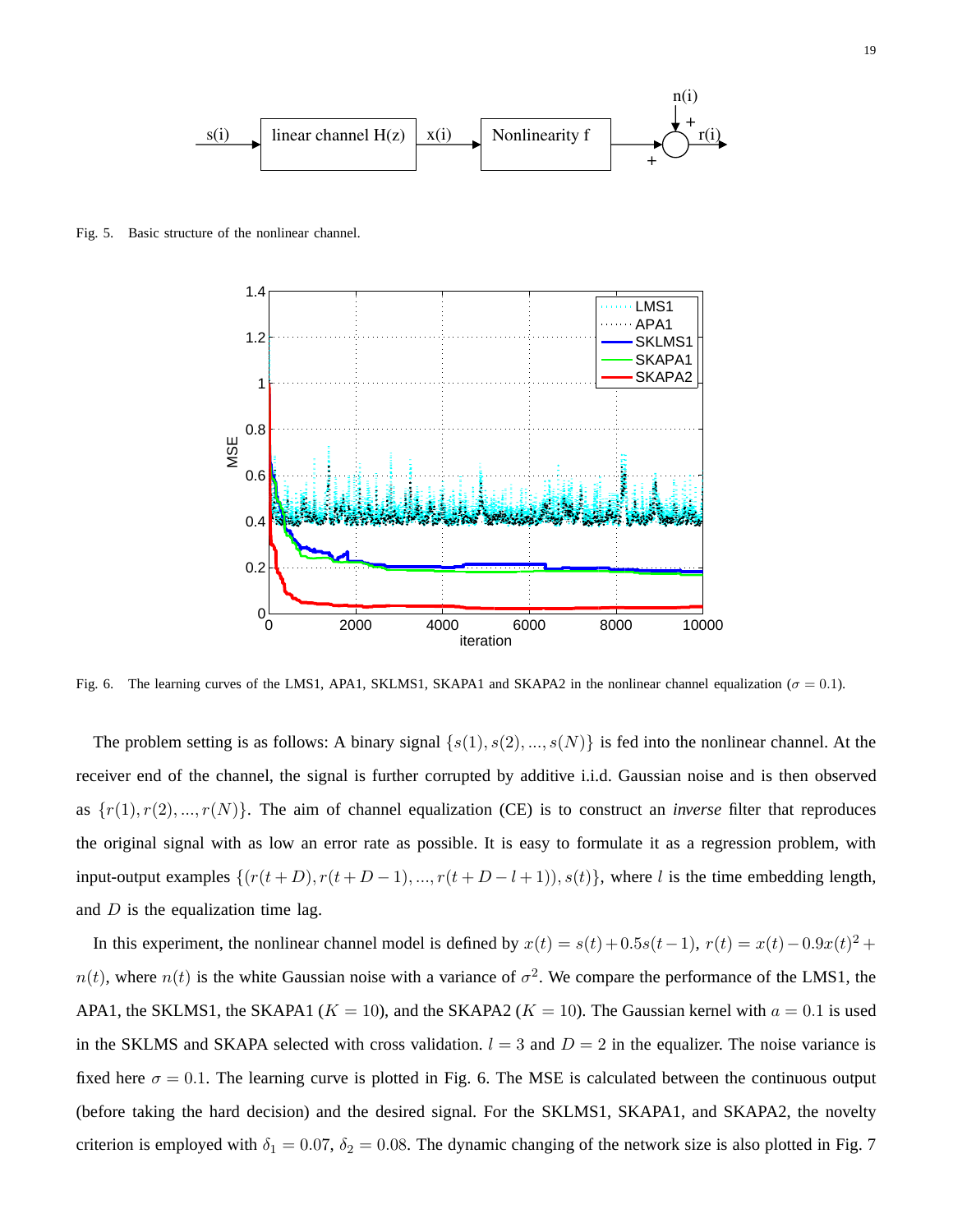

Fig. 7. Network size over training in the nonlinear channel equalization



Fig. 8. Performance comparison with different SNR in the nonlinear channel equalization

over the training. It can be seen that at the beginning, the network sizes increase quickly but after convergence the network sizes increase slowly. And in fact, we can stop adding new centers after convergence by cross-validation by noticing that the MSE does not change after convergence.

Next, different noise variances are set. To make the comparison fair, we tune the novelty criterion parameters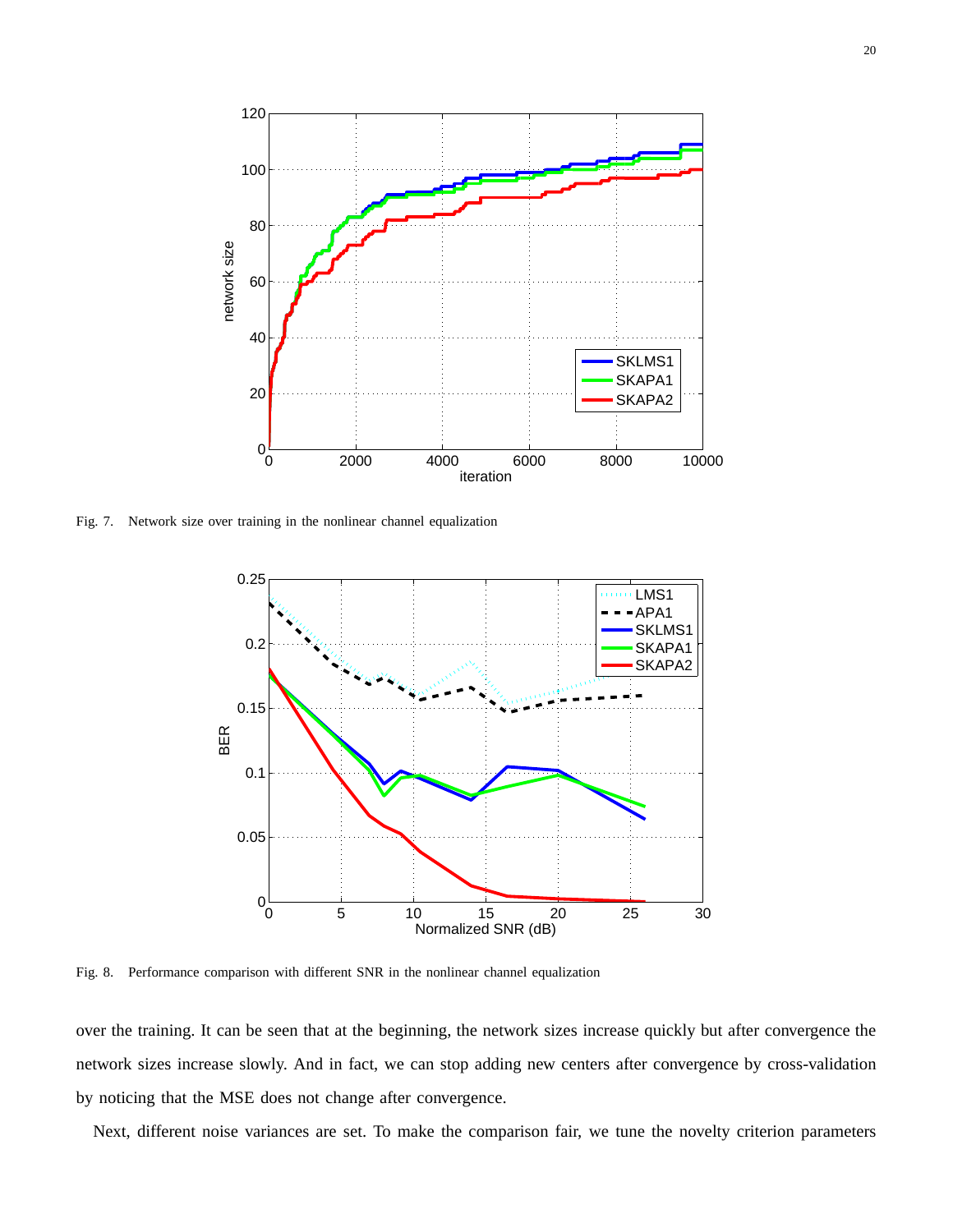

Fig. 9. Ensemble learning curves in the nonlinear channel equalization with an abrupt change at iteration 5000

to make the network size almost the same (around 100) in each scenario by cross validation. For each setting, 20 Monte Carlo simulations are run with different training data and different testing data. The size of the training data is 1000 and the size of the testing data is  $10^5$ . The filters are fixed during the testing phase. The results are presented in Fig. 8. The normalized signal-noise-ratio (SNR) is defined as  $10 \log_{10} \frac{1}{\sigma^2}$ . It is clearly shown that the SKAPA-2 outperforms the SKLMS-1 substantially in terms of the bit error rate (BER). The linear methods never really work in this simulation regardless of the SNR. The improvement of the SKAPA-1 on the SKLMS-1 is marginal but it exhibits a smaller variance. The roughness in the curves is mostly due to the variance from the stochastic training.

In the last simulation, we test the tracking ability of the proposed methods by introducing an abrupt change during training. The training data is 1500. For the first 500 data, the channel model is kept the same as before, but for the last 1000 data the nonlinearity of the channel is switched to  $r(t) = -x(t) + 0.9x(t)^2 + n(t)$ . The ensemble learning curves from 100 Monte Carlo simulations are plotted in Fig. 9 and the dynamic change of the network size is plotted in Fig. 10. It is seen that the SKAPA-2 outperforms other methods with its fast tracking speed. It is also noted that the network sizes increase right after the change to the channel model.

### VII. DISCUSSION AND CONCLUSION

This paper proposes the KAPA algorithm family which is intrinsically a stochastic gradient methodology to solve the Least Squares problem in RKHS. It is a follow-up study of the recently introduced KLMS. Since the KAPA update equation can be written as inner products, KAPA can be efficiently computed in the input space. The good approximation ability of the KAPA stems from the fact that the transformed data  $\varphi(\mathbf{u})$  includes possibly infinite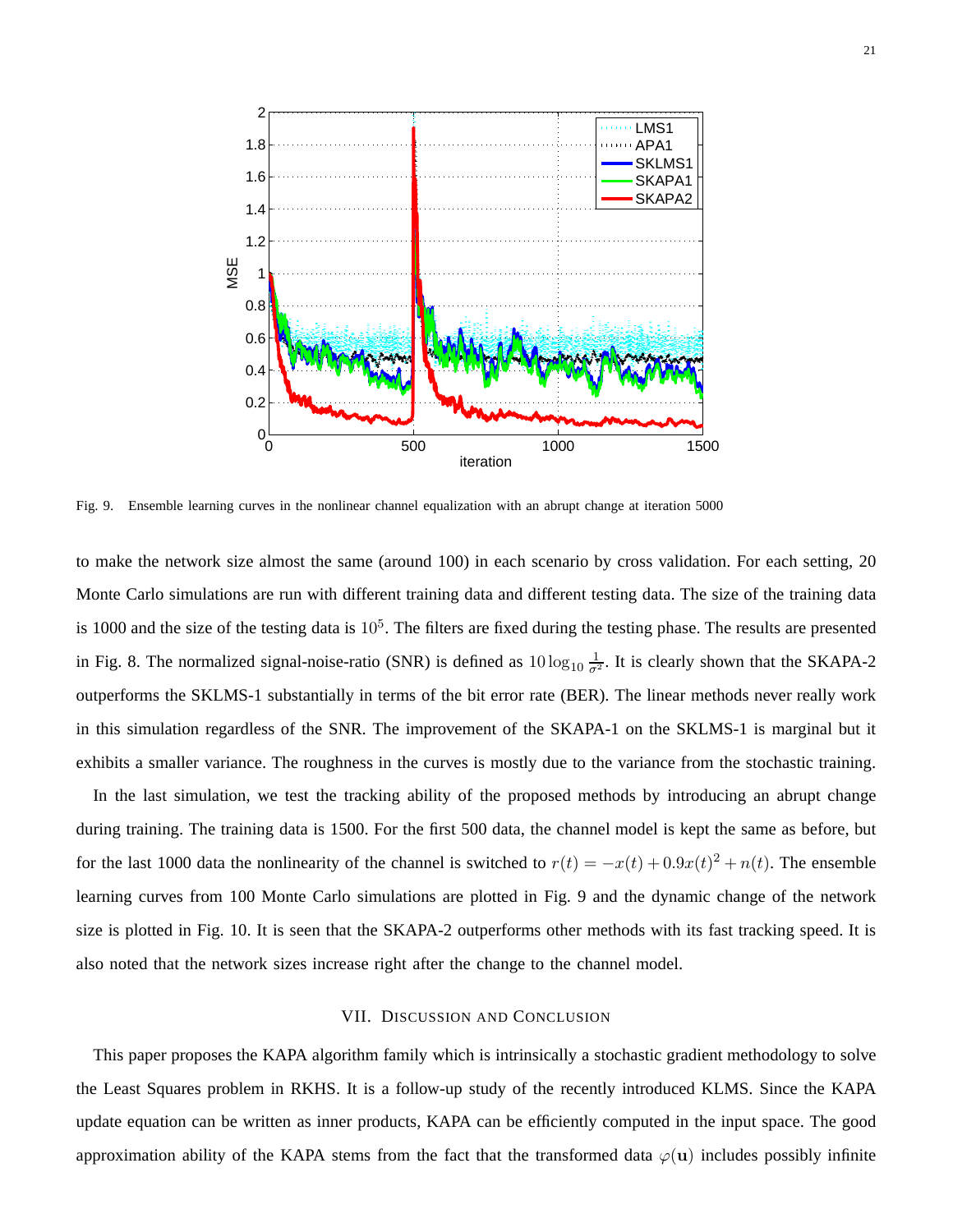

Fig. 10. Network size over training in the nonlinear channel equalization with an abrupt change at iteration 500

different features of the original data. In the framework of stochastic projection, the space spanned by  $\varphi(\mathbf{u})$  is so large that the projection error of the desired signal could be very small [27], as is well known from Cover's theorem [28]. This capability includes modeling of nonlinear systems, which is the main reason why the KAPA can achieve good performance in the Mackey-Glass system prediction, adaptive noise cancellation, and nonlinear channel equalization.

Comparing with the KLMS, KRLS, and regularization networks (batch mode training), KAPA gives yet another way of calculating the coefficients for shallow RBF like neural networks. The performance of the KAPA is somewhere between the KLMS and KRLS, which is specified by the window length K. Therefore it not only provides a further theoretical understanding of RBF like neural networks, but it also brings much flexibility for application design with the constraints on performance and computation resources.

Three examples are studied in the paper, namely, time series prediction, nonlinear channel equalization and nonlinear noise cancellation. In all examples, the KAPA demonstrates superior performance when compared with the KLMS, which is expected from the classic adaptive filtering theory.

As pointed out, the study of the KLMS and KAPA has a close relation with the resource-allocating networks, but in the framework of RKHS, any Mercer kernel can be used instead of restricting the architecture to the Gaussian kernel. An important avenue for further research is how to choose the optimal kernel for a specific problem. A lot of work [29], [30], [31] has been done in the context of classical machine learning, which is usually derived in a strict optimization manner. Notice that with stochastic gradient methods, the solution obtained is not strictly the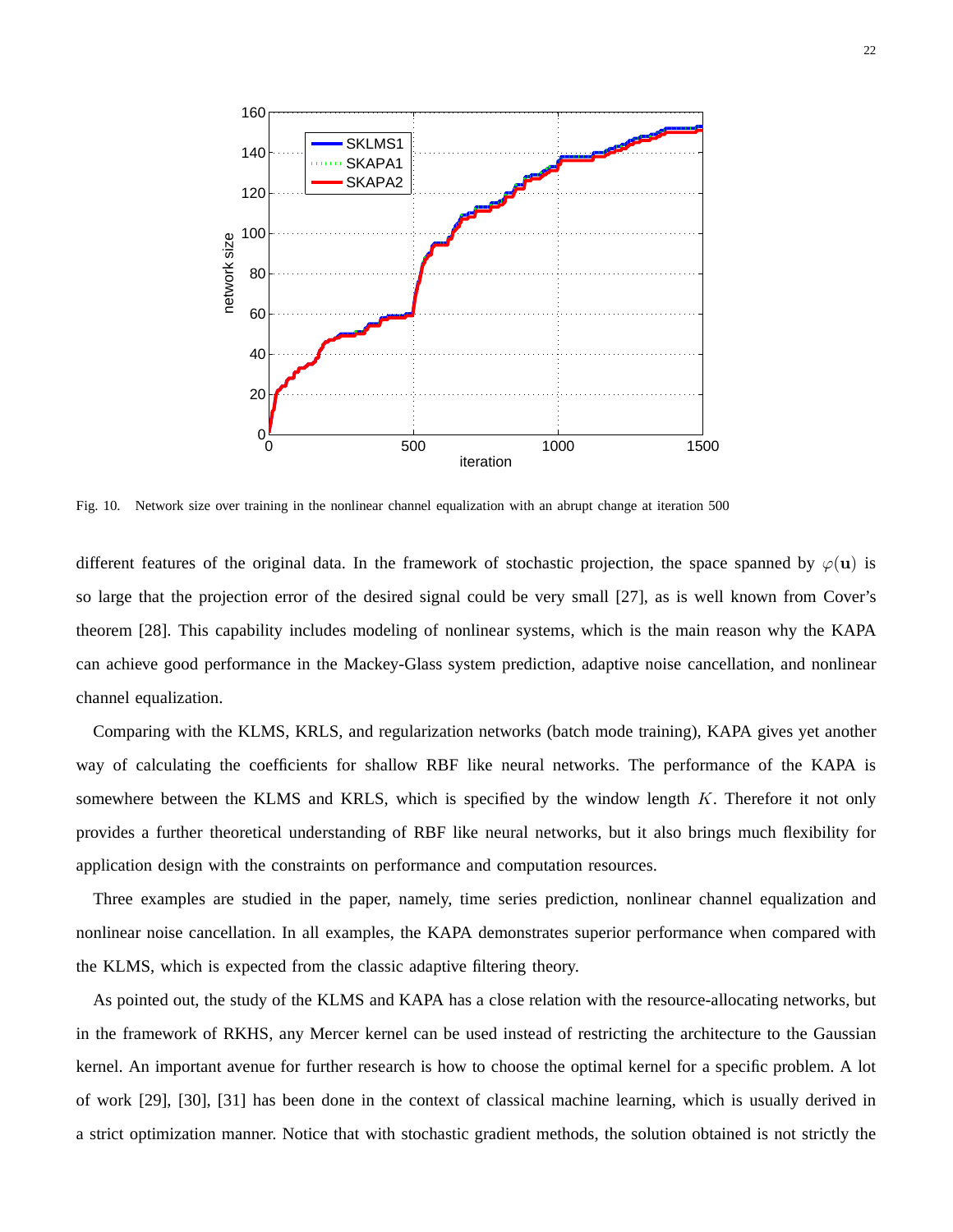optimal solution, therefore, further investigation is warranted. As we mentioned before, how to control the network size is still a big issue, which needs further study.

#### ACKNOWLEDGMENT

This work was partially supported by NSF grant ECS-0601271.

### **REFERENCES**

- [1] V. Vapnik, *The Nature of Statistical Learning Theory*. New York: Springer Verlag, 1995.
- [2] B. Scholkopf, A. Smola, and K. Muller, "Nonlinear component analysis as a kernel eigenvalue problem," *Neural Computation*, vol. 10, pp. 1299–1319, 1998.
- [3] Y. Engel, S. Mannor, and R. Meir, "The kernel recursive least-squares algorithm," *IEEE Trans. on Signal Processing*, vol. 52, no. 8, pp. 2275–2285, 2004.
- [4] I. K. Kwang, M. Franz, and B. Scholkopf, "Iterative kernel principal component analysis for image modeling," *IEEE Transactions on Pattern Analysis and Machine Intelligence*, vol. 27, pp. 1351–1366, September 2005.
- [5] T.-T. Frieb and R. F. Harrison, "A kernel-based adaline," in *proceedings European Symposium on Artificial Neural Networks 1999*, April 1999, pp. 245–250.
- [6] P. Pokharel, W. Liu, and J. Pr´ıncipe, "Kernel lms," in *Proc. International Conference on Accoustics, Speech and Signal Processing 2007*, 2007, pp. 1421–1424.
- [7] J. Platt, "A resource-allocating network for function interpolation," *Neural Computation*, vol. 3, no. 2, pp. 213–225, 1991.
- [8] A. Sayed, *Fundamentals of Adaptive Filtering*. New York: Wiley, 2003.
- [9] N. Aronszajn, "Theory of reproducing kernels," *Trans. Amer. Math. Soc.*, vol. 68, pp. 337–404, 1950.
- [10] C. J. C. Burges, "A tutorial on support vector machines for pattern recognition," *Data Mining and Knowledge Discovery*, vol. 2, no. 2, pp. 121–167, 1998.
- [11] B. Sch¨olkopf, R. Herbrich, A. Smola, and R. Williamson, "A generalized representer theorem," in *Proceedings of the Annual Conference on Computational Learning Theory*, 2001, pp. 416–426.
- [12] W. Liu, P. Pokharel, and J. C. Príncipe, "The kernel least mean square algorithm," *IEEE Transactions on Signal Processing*, vol. 56, 2008, to be published.
- [13] F. Girosi, M. Jones, and T. Poggio, "Regularization theory and neural networks architectures," *Neural Computation*, vol. 7, pp. 219–269, 1995.
- [14] S. V. Vaerenbergh, J. Via, and I. Santamaría, "A sliding-window kernel rls algorithm and its application to nonlinear channel identification," in *Proc. International Conference on Accoustics, Speech and Signal Processing 2006*, May 2006, pp. 789–792.
- [15] J. Kivinen, A. Smola, and R. C. Williamson, "Online learning with kernels," *IEEE Trans. on Signal Processing*, vol. 52, pp. 2165–2176, Aug. 2004.
- [16] W. Liu, P. Pokharel, and J. Príncipe, "Recursively adapted radial basis function networks and its relationship to resource allocating networks and online kernel learning," in *proceedings IEEE International workshop on machine learning for signal processing 2007*, 2007, pp. 245–250.
- [17] G. Cavallanti, N. Cesa-Bianchi, and C. Gentile, "Tracking the best hyperplane with a simple budget perceptron," *Machine Learning*, vol. 69, pp. 143–167, 2007.
- [18] Y. Sun, P. Saratchandran, and N. Sundararajan, "A direct link minimal resource allocation network for adaptive noise cancellation," *Neural processing letters*, vol. 12, no. 3, pp. 255–265, 2000.